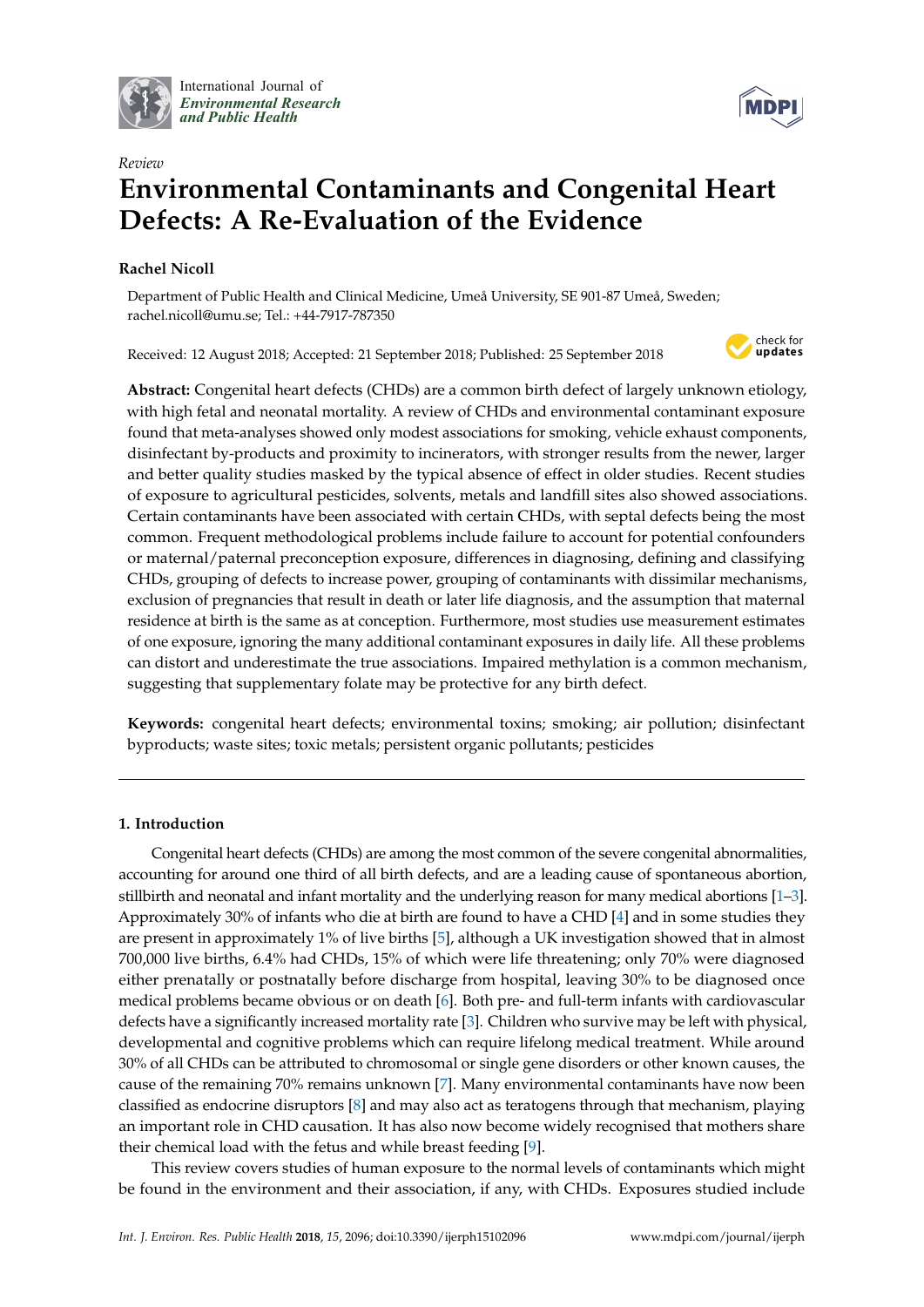parental smoking, external air pollution, pesticides, contaminated drinking water, solvents, landfill sites, incinerators, toxic metals and other persistent organic pollutants. It also looks at potential mechanisms of effect and discusses the frequent problems encountered in attempting to show an association between contaminant exposure and birth defects. Although a few studies or reviews of particular contaminant classes have touched on these difficulties, they have never before been brought together in one review article.

## **2. Methods**

PubMed and MEDLINE were searched during June 2018 using the search terms 'congenital heart defect' OR 'congenital heart disease' AND 'contaminant', 'environmental pollutant', 'smoking', 'air pollution', 'pesticides', 'drinking water', 'solvents', 'landfill sites', 'incinerators', 'toxic metals', 'persistent organic pollutants' OR 'volatile organic compounds'. Referenced studies were also obtained. Studies involving recorded disasters, accidents or chemical spills were excluded, as were animal and in vitro studies and non-English language studies. Due to the numerous problems involved in accurately estimating exposure from external measures, a search was also carried out for 'congenital heart defects' AND 'hair', 'blood', 'serum', 'plasma', 'placenta', 'cord', 'milk', 'saliva', 'salivary', 'urine' and 'urinary', in order to be sure of the inclusion of studies using individual biomarker measurements.

For each category of contaminant, if there exists a sufficiently comprehensive meta-analysis or systematic review published after the year 2000, then only studies published after the meta-analysis or systematic review were considered. If there is no relevant meta-analysis or systematic review of a category of contaminant, then studies published since 1990 were included.

## **3. Results**

The search produced 8 meta-analyses and systematic reviews, 3 non-systematic reviews and 58 further studies, after removing excluded papers.

## *3.1. Smoking*

Cigarette smoke contains polycyclic aromatic hydrocarbons (benzo[a]pyrene), tobacco-specific nitrosamines (NNK, NNN), aldehydes (acrolein, formaldehyde), carbon monoxide, hydrogen cyanide, nitrogen oxides, benzene, toluene, phenols (including cresol), aromatic amines (nicotine, 4-Aminobiphenyl), harmala alkaloids and cadmium and may also contain polonium-210. Many of these are known carcinogens [\[10\]](#page-18-1). Carbon monoxide, in particular, is able to rapidly cross the placenta and is detectable in fetal circulation at higher levels than in the mother and reduces the availability of oxygen and essential nutrients to fetal tissues by binding to haemoglobin [\[11\]](#page-18-2). Cigarette smoke is known to be one of the worst environmental contaminants for many aspects of health.

Three relatively recent meta-analyses and systematic reviews have shown broadly similar results, with an OR of around 1.1 for maternal smoking and all CHDs, as shown in Table [1.](#page-2-0) The reason for the relatively low ORs is likely because they are the result of pooling a number of studies showing high ORs with those showing no association or an inverse association. A 2011 systematic review by Hackshaw et al. investigated maternal smoking and any birth defect. Among 19 studies of CHDs, some decades old, they found a pooled OR of 1.09 (25% CI: 1.02, 1.17) for increased risk of any CHD, with only five studies showing a significant association. Analysis of studies which had carried out a one year follow-up showed a slightly increased pooled risk. Septal defects appeared to be the most common finding, but the review did not evaluate the effect of maternal smoking on specific CHD sub-types and did not attempt dose response relationships or any sensitivity analysis [\[12\]](#page-18-3).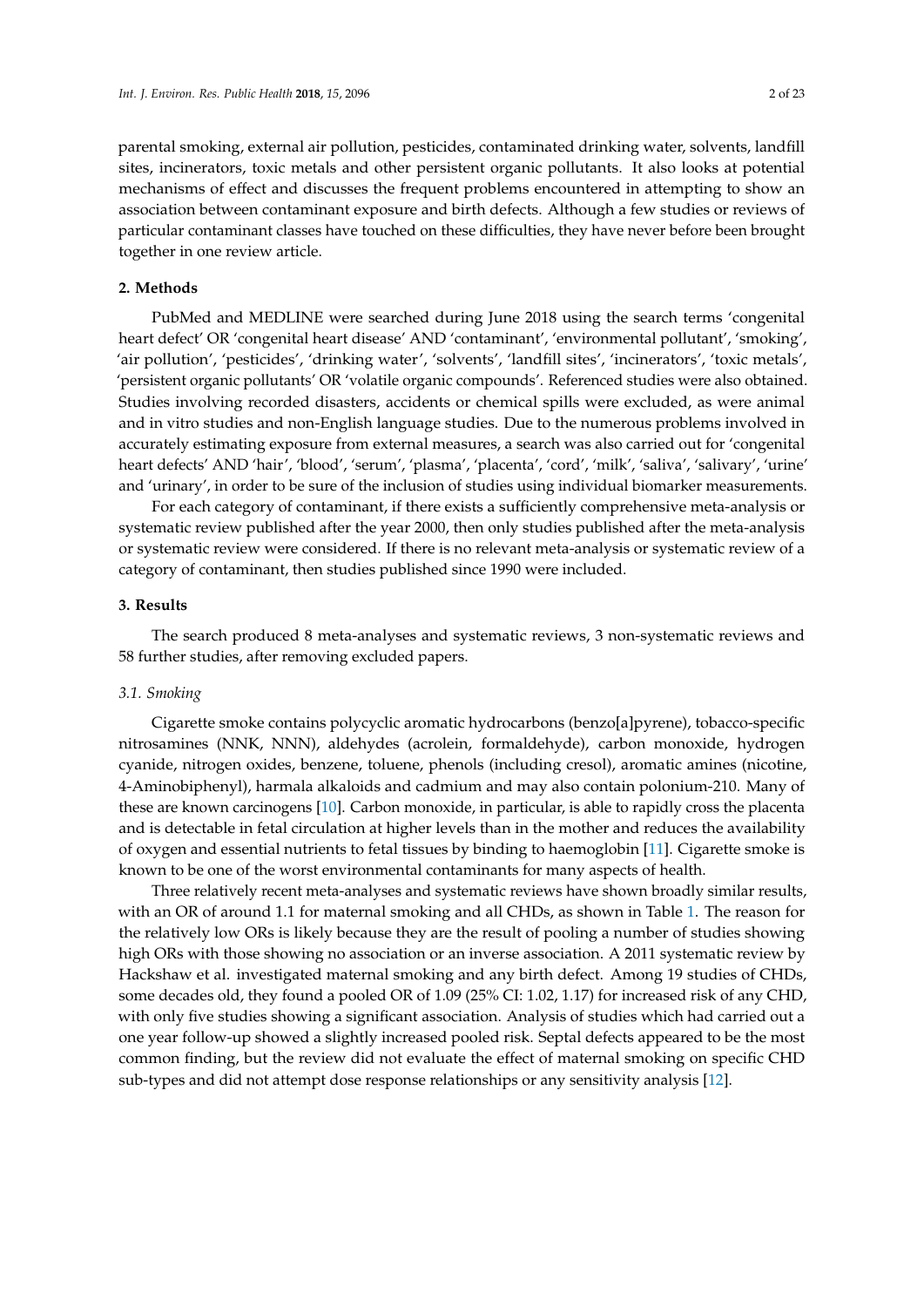<span id="page-2-0"></span>

| Author Ref.            | <b>Article Type</b>                                         | All CHDs or Any CHD Subtypes                                                                                                                                                                                  | <b>Study Limitations</b>                                                                                                                                                                                  |
|------------------------|-------------------------------------------------------------|---------------------------------------------------------------------------------------------------------------------------------------------------------------------------------------------------------------|-----------------------------------------------------------------------------------------------------------------------------------------------------------------------------------------------------------|
| Hackshaw et al. [12]   | Systematic review                                           | All CHDs: Pooled OR: 1.09<br>(25% CI: 1.02, 1.17)                                                                                                                                                             | As per Zhang et al.                                                                                                                                                                                       |
| Lee et al. $[13]$      | Meta-analysis                                               | All CHDs: Pooled RR 1.11<br>(95% CI: 1.02, 1.21)<br>Any SD: Pooled RR 1.44<br>(95% CI: 1.16, 1.79)                                                                                                            | As per Zhang et al. Some early studies are<br>very small.                                                                                                                                                 |
| Zhang et al. [14]      | Meta-analysis                                               | All CHDs: Pooled RR 1.1<br>(95% CI: 1.04, 1.18),<br>TGA: Pooled RR 1.24 (CI: 1.00, 1.54).<br>Any SD: pooled RR 1.21<br>(CI: 1.01, 1.46).                                                                      | Studies have low heterogeneity and<br>generally do not consider effect of genetics,<br>change in smoking volume, all<br>confounding factors, exposure to passive<br>smoking or pregnancy ending in death. |
| Mei-Dan et al. [15]    | Retrospective cohort study                                  | All CHDs: 1.5% vs. 0.8%, $p < 0.05$                                                                                                                                                                           | Did not consider genetics or many other<br>confounding factors.                                                                                                                                           |
| Sullivan et al. [16]   | Population-based study                                      | All CHDs: OR 1.16<br>(95% CI: 1.08, 1.24)<br>ASDs: OR 1.22 (25% CI: 1.08, 1.38)                                                                                                                               | Possible inadequate classification of CHDs;<br>used self-reported smoking status; likely<br>inadequate confounding factors.                                                                               |
| Leite et al. [17]      | Population-based cohort study                               | All CHDs: OR 1.13<br>(95% CI: 1.07, 1.19)                                                                                                                                                                     | Did not consider genetics or many other<br>confounding factors.                                                                                                                                           |
| Arimandnia et al. [18] | Case control study                                          | All CHDs: No association for<br>maternal smoking gestation days<br>$1 - 45$                                                                                                                                   | Questionnaire-based study so possible<br>recall bias.                                                                                                                                                     |
| Hoyt et al. [19]       | Population-based case<br>control study                      | ASDs: Second hand smoke exposure<br>ORs: 1.37 (95% CI: 1.09, 1.72)                                                                                                                                            | No data on extent of exposure, so no<br>calculation of dose response effect.<br>Interviews conducted some time after the<br>birth-possibility of recall bias.                                             |
| Cresci et al. [20]     | Case control study                                          | All CHDs: Paternal smoking: OR 2.1<br>(95% CI: 1.3, 3.5).<br>Second hand smoke exposure:<br>Maternal OR 2.6 (25% CI: 1.6, 4.2);<br>paternal OR 2.5 (25% CI: 1.6, 3.8);<br>combined OR 4.5 (95% CI: 2.5, 8.3). | Smoke exposure self-reported.                                                                                                                                                                             |
| Deng et al. [21]       | Hospital-based case<br>control study of paternal<br>smoking | Conotruncal defects: OR 2.23<br>(95% CI: 1.05, 4.73)<br>Septal defects: OR 2.04<br>(95% CI: 1.05, 3.98)<br>Left ventricular outflow tract<br>obstruction: OR 13.12 (25% CI<br>2.55, 67.39                     | Not representative of population. Possible<br>recall bias. Other maternal exposure<br>not excluded.                                                                                                       |

**Table 1.** Maternal smoking and congenital heart disease: Main findings from the literature.

Abbreviations: TGA: Transposition of the great arteries; SD: Septal defect; ASD: Atrial septal defect.

A 2013 meta-analysis of 19 studies by Lee et al. also reported mixed results with a pooled RR of 1.11 (95% CI: 1.02, 1.21) for CHDs among the offspring of mothers who smoked during pregnancy, with a positive association for 12 out of 17 sub-types, the highest RR being 1.44 (95% CI: 1.16, 1.79) for any type of septal defect. Lee et al. had attempted to quantify the likely dose response effect but found no significant association for CHDs overall, compared with women who did not smoke during pregnancy, although there were associations between increasing levels of maternal smoking and increasing risk of septal defects; the dose-response relationship was non-monotonic for other CHD sub-types. The authors also note heterogeneity among studies for any CHD, but not among sub-types, while many were hampered by a small number of cases, differences in classifying smoking status and failure to control for confounding factors. There was also a tendency to group CHD sub-types in order to increase statistical power, which prevented associations being found with specific defects [\[13\]](#page-18-4).

Zhang et al.'s 2017 meta-analysis results were pooled from 23 studies, only eight of which showed a significant association of maternal smoking with any CHD; the pooled RR was 1.11 (95% CI: 1.04, 1.18). The authors noted considerable heterogeneity among studies, with a few having extreme results and wide confidence intervals. With respect to sub-types of CHD, there was an RR of 1.24 (CI: 1.00, 1.54) for transposition of the great arteries and 1.21 (CI: 1.01, 1.46) for any septal defect, but there was no significant association for other defects. The authors found that in the nine studies assessing a dose-response effect, the pooled RR for any CHD was not significant, although there was a significant correlation for any type of septal defect up to a dose of 15 cigarettes per day, after which the association lost significance as it became non-monotonic; the authors suggest that this may indicate that the pregnancy had ended in still birth or miscarriage. Zhang et al. also point out several weaknesses in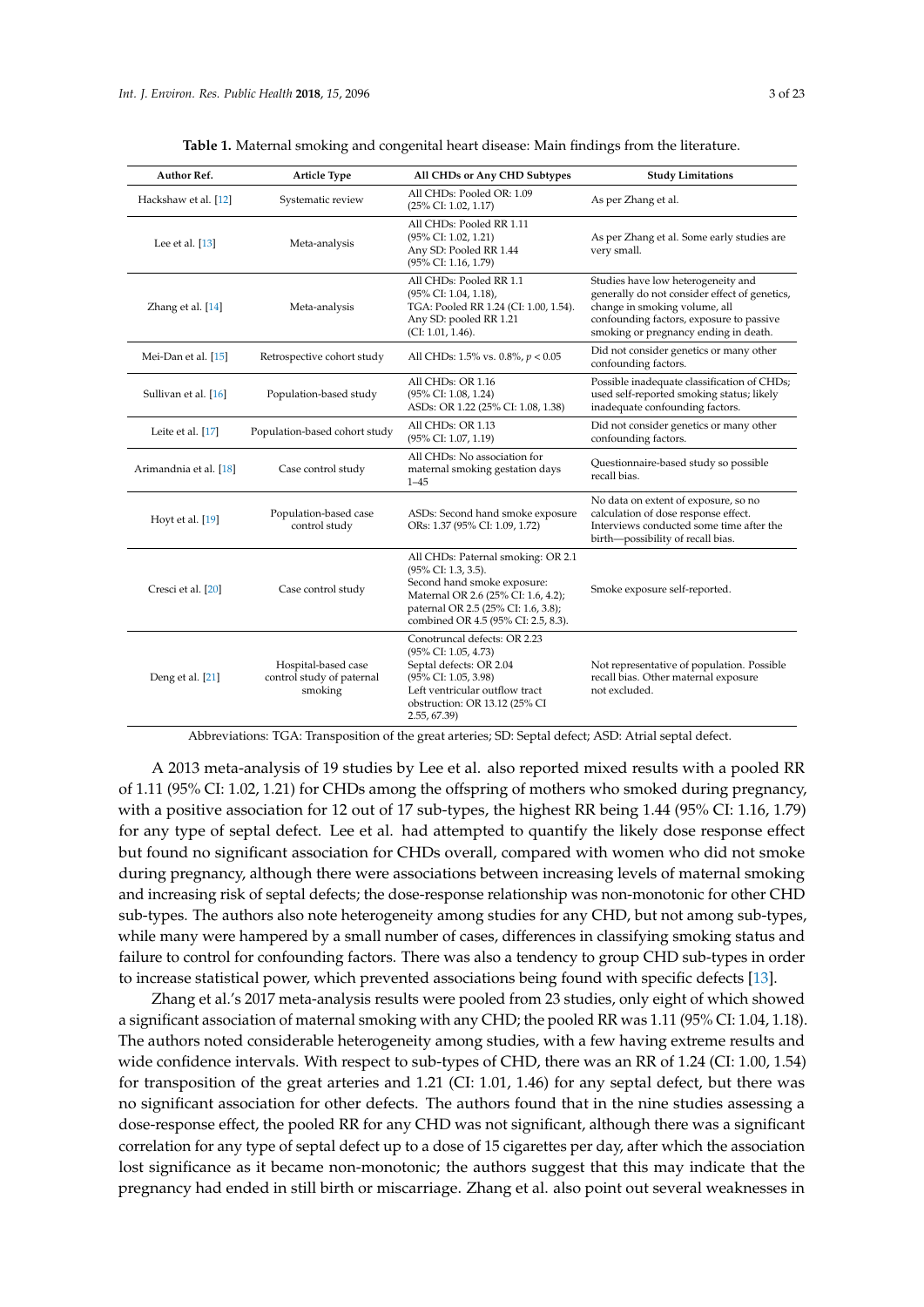the available studies, which can bias the study toward the null hypothesis. For example, although it is known that genetics play a role in CHD incidence, only one study had adjusted for this in logistic regression; although CHDs might result from an effect of passive as well as active smoking, only one study had adjusted for paternal smoking during pregnancy. Additionally, although one study reported that >50% of pregnant smoking women could change smoking intensity many times during pregnancy, the studies generally relied on one smoking assessment during the pregnancy, where it was treated as a single dichotomous variable. Finally, although smoking is a known risk for miscarriage, none of the studies adjusted for this possibility [\[14\]](#page-18-5).

Since publication of these papers, a 2015 Canadian study found that self-reported active maternal smoking during pregnancy in 1646 subjects, relative to a non-smoking control group of >19,000 subjects, was firstly an independent predictor of fetal death and pre-term delivery and was associated with neonatal death, lower birth weight and other adverse outcomes, as well as being a predictor of all risk factors for several further health conditions, even among those mothers who smoked no more than five cigarettes a day. Not only were their offspring significantly more likely to be born with a cardiac malformation but fetal or neonatal death was often due to such abnormalities [\[15\]](#page-18-6). In a 2015 US case control study of >14,000 patients, maternal smoking in the first trimester was independently and dose-dependently associated with CHDs, particularly pulmonary valve and artery anomalies and atrial septal defects; the risks were greater among mothers aged >34 [\[16\]](#page-18-7). Meanwhile, a Danish study found that although the risk of individual congenital defects was not increased with maternal smoking, there was a significant increase in multiple defects, including cardiovascular [\[17\]](#page-18-8), while a 2018 case control study, however, investigated a number of potential risk factors for CHDs and found no significant association with maternal smoking during the first 45 days of gestation [\[18\]](#page-18-9).

Surprisingly, these later studies showing an association with maternal smoking do not have markedly higher ORs for all CHDs; in fact, higher ORs are seen for paternal or passive smoking. A US study found that maternal exposure to second-hand smoke in both the home and workplace was associated with atrial septal defects with an OR of 1.37 (95% CI: 1.09, 1.72) [\[19\]](#page-18-10), while both maternal and paternal exposure provided an additive effect with an OR of 4.5 (95% CI: 2.5, 8.3), which was increased in offspring who carried the combined null genotype for glutathione S-transferase (GST) GSTM1 and GSTT1 enzymes [\[20\]](#page-18-11) (genetic polymorphisms are further discussed in Potential Mechanisms of Effect). Paternal smoking of >14 cigarettes a day more than doubled the risk for any CHD, giving an OR of 2.1 (95% CI: 1.3, 3.5) [\[22\]](#page-18-13), while light paternal smoking increased the risk of conotruncal heart defects, and higher amounts were associated with septal defects and left ventricular outflow tract obstruction [\[21\]](#page-18-12).

Although these later studies tend to be of improved quality, this does not explain why the ORs for paternal or passive smoking are higher than for maternal smoking; in fact, it may suggest that mothers are under-reporting their own smoking prevalence or extent but are happy to more accurately report the smoking habits of others. A hospital-based case control study investigating hair nicotine levels, which has the advantage of assessing passive as well as active smoking and does not rely on maternal reporting, found a dose-response effect with increasing ORs for increasing hair nicotine levels for all CHDs, septal defects, conotruncal defects, anomalous pulmonary venous return and left and right sided obstructive defects [\[23\]](#page-18-14).

There may be an interaction with BMI; maternal smoking in those overweight or obese had an adjusted OR of 2.60 (95% CI 1.05, 6.47) for septal defects and 3.58 (95% CI 1.46, 8.79) for outflow tract anomalies, compared to ORs of 1.00 (95% CI: 0.58, 1.70) and 0.90 (95% CI: 0.49, 1.64) respectively for maternal smoking and normal BMI; ORs for these defects were not significant for BMI alone, so it is the combination of smoking and higher BMI which puts the fetus at risk [\[23\]](#page-18-14). Similarly, maternal homocysteine levels were significantly higher among smokers with an affected pregnancy, while those who also had the methylenetetrahydrofolate reductase (MTHFR) 677 CC genotype had an OR of 11.8 (95% CI: 2.6, 53.3) for a heart defect in offspring [\[24\]](#page-18-15). Others have found an interaction between smoking and maternal excision repair cross-complementation group 1 (ERCC1), ERCC5, poly(ADP-ribose)polymerase 2 (PARP2) genes and the infant O-sialoglycoprotein endopeptidase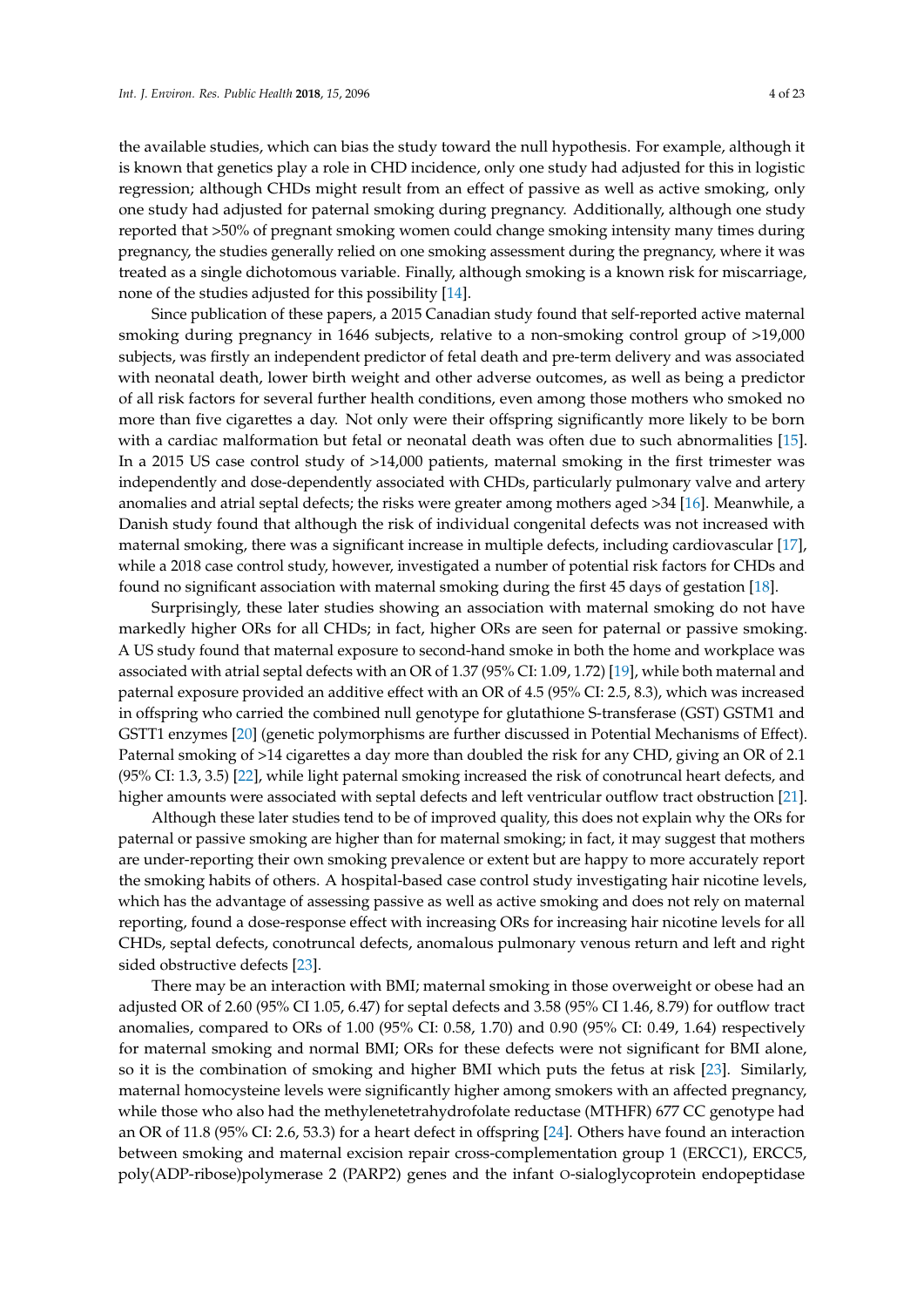(OSGEP) gene, making the presence of these polymorphisms more likely to result in CHD when the mother smoked [\[25\]](#page-18-16). Few studies take these potential interactions into account, suggesting that the risk among certain population groups may be considerably understated.

Worryingly, the risk for infant mortality exists even for those mothers who were heavy smokers but had stopped smoking during the pregnancy [\[26\]](#page-18-17). It is not just the maternal smoker who puts the fetus at risk: A 2011 meta-analysis found that exposure to second-hand smoke significantly increased the risk of stillbirth and total congenital malformations [\[27\]](#page-18-18). Even a non-smoking mother with two parents who smoked during her childhood had increased odds of spontaneous abortion [\[28\]](#page-19-0). Finally, there is a tendency to regard smoking as a 'behavior', forgetting that it is the individual chemicals or mixture of chemicals released in cigarette smoke that is the toxic element. These chemicals are also prevalent in the environment from other sources and may be equally damaging when encountered in the atmosphere. They have all been shown to be teratogenic in animals and to be associated with increased risk of congenital defects [\[29\]](#page-19-1). Some of these are discussed in the next section.

### *3.2. External Air Pollution*

The studies of external air pollution mainly cover road traffic exhaust fumes, comprising principally nitrogen dioxide  $(NO_2)$ , sulphur dioxide  $(SO_2)$ , carbon monoxide  $(CO)$ , ozone  $(O_3)$ , particulate matter 10 (PM<sub>10</sub>) or smaller ( $\leq$ 10 µm); less commonly assessed are other nitrogen oxides, polycyclic aromatic hydrocarbons (PAH) and black smoke. Exposure assessments are generally taken from the routine monitoring of pollutant concentrations at the fixed-site monitoring stations closest to maternal residence at the time of the birth.

Recently, there has been a steep increase in the number of air pollution studies testing an association with congenital anomalies; those with apparently linear results are shown in Table [2](#page-5-0) but all are discussed below. A 2011 meta-analysis of 10 studies examining the range of CHDs found that both  $NO<sub>2</sub>$  and  $SO<sub>2</sub>$  were associated with risk of coarctation of the aorta and tetralogy of Fallot and  $PM_{10}$  was associated with increased risk of atrial septal defects; other pollutants were not associated with CHDs [\[30\]](#page-19-2). The authors refer to the several inverse associations observed in some studies, which will likely have reduced the pooled ORs, although this is not discussed further. They also noted considerable heterogeneity with respect to the diagnostic coding systems, congenital anomaly grouping methods and case definitions among the studies. Distance between maternal residence and monitoring station could vary considerably, as could the number and density of monitors. Exposure measurements were usually then averaged over gestation weeks 3–8, although in one study the average measurements for a year were used, rather than the presumed pregnancy time window.

A 2014 meta-analysis of 13 studies by Chen et al. [\[1\]](#page-17-0) found that  $NO<sub>2</sub>$  was significantly associated with coarctation of the aorta with an OR of 1.2 (95% CI: 1.02, 1.41) but associations with other pollutants and other CHDs were not significant. The authors noted several differences in methodology between studies, as well as differences in classification of defect, which made direct comparison unreliable. Chen et al. [\[1\]](#page-17-0) also noted the frequent lack of adjustment for confounders, such as smoking, maternal age, socio-economic status, parental occupation and season of conception. Although Vrijheid et al. found further associations with specific CHDs [\[30\]](#page-19-2), Chen et al. had not meta-analyzed a number of these combinations as the number of studies was below their analysis threshold of four studies. They had further carried out two meta-analyses based on whether the variable was continuous or categorical, whereas Vrijheid et al. [\[30\]](#page-19-2) had converted the continuous variables to categorical in order to increase their statistical power. Although the several studies with inverse associations are shown on Chen et al.'s [\[1\]](#page-17-0) forest plots, the authors do not comment on them.

A 2017 systematic review of seven purely Chinese studies, including those in the Chinese language in order to overcome potential publication bias, investigated the association of congenital anomalies with exposure to only  $NO<sub>2</sub>$ ,  $SO<sub>2</sub>$  and  $PM<sub>10</sub>$ , as the Chinese government did not monitor other pollutants. Although there were consistent associations of both  $NO<sub>2</sub>$  and  $PM<sub>10</sub>$  with individual CHDs, Jacobs et al.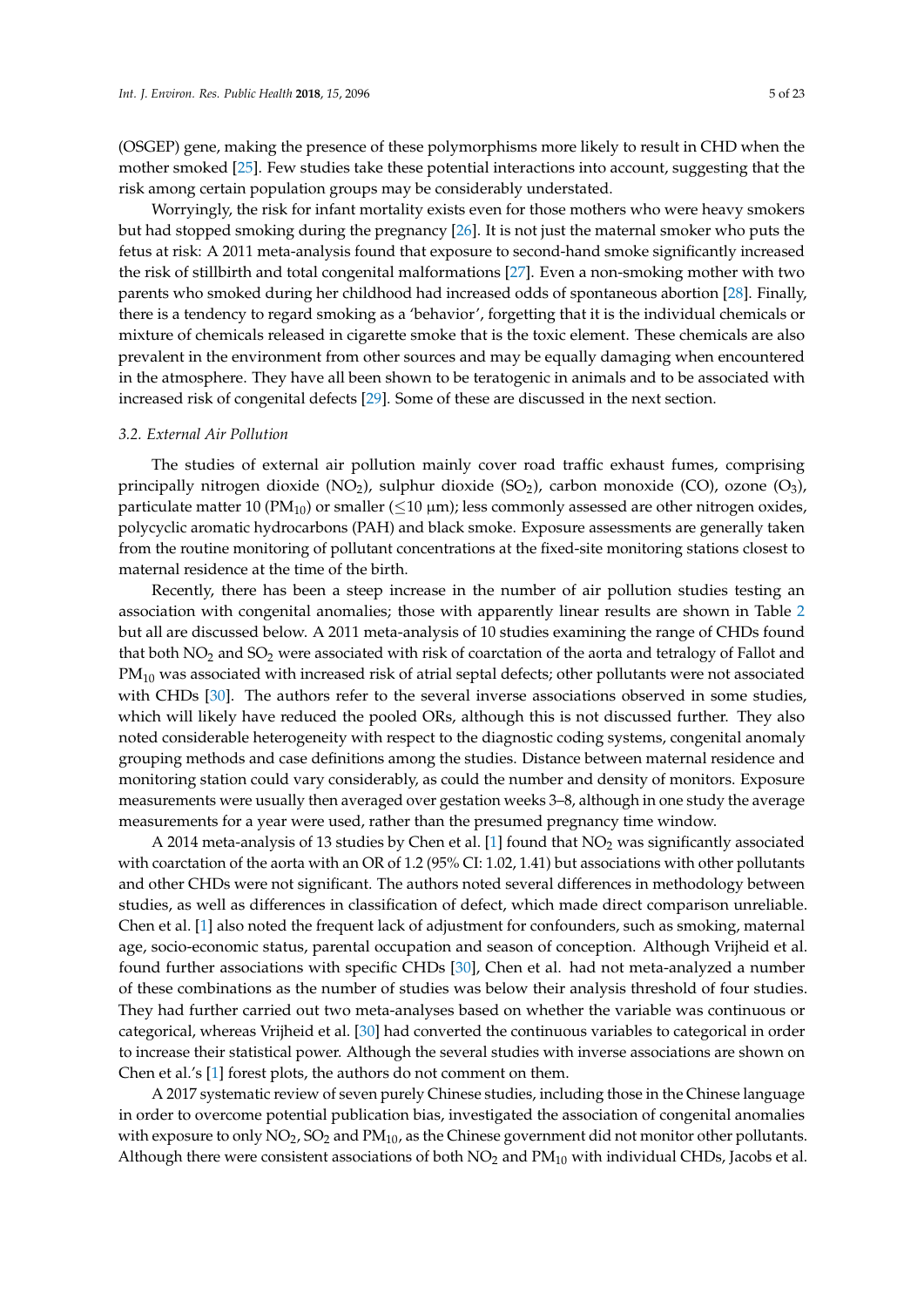found the clearest correlation between  $PM_{10}$  and total CHDs [\[31\]](#page-19-3). Again, the existence of inverse associations is not discussed.

<span id="page-5-0"></span>

| Author Ref.          | <b>Article Type</b>                  | All CHD or Any CHD Subtypes                                                                                                                                                                                                                                                              | <b>Study Limitations</b>                                                                                                                                                                                                                                                                                                                                       |
|----------------------|--------------------------------------|------------------------------------------------------------------------------------------------------------------------------------------------------------------------------------------------------------------------------------------------------------------------------------------|----------------------------------------------------------------------------------------------------------------------------------------------------------------------------------------------------------------------------------------------------------------------------------------------------------------------------------------------------------------|
| Vrijheid et al. [30] | Meta-analysis                        | NO <sub>2</sub> : COA: OR 1.17<br>(25% CI 1.00-1.36); TOF: OR 1.2<br>(25% CI 1.02, 1.42)<br>SO <sub>2</sub> : COA: OR 1.07<br>(25% CI 1.01, 1.13); TOF: OR 1.03<br>$(25\% \text{ CI } 1.01, 1.05)$<br>$PM_{10}$ : ASD: OR 1.14<br>(95% CI 1.01, 1.28)                                    | Studies were few, high heterogeneity,<br>different methods and extent of exposure<br>measurement, different classifications of<br>CHD and diagnostics, assumes a linear<br>dose response relationship, generally do<br>not consider effect of genetics, all<br>confounding factors or pregnancy ending<br>in death.                                            |
| Chen et al. [1]      | Meta-analysis                        | NO <sub>2</sub> : COA: OR 1.20<br>(25% CI 1.02, 1.41). Other CHDs and<br>pollutants not significant.                                                                                                                                                                                     | As per Vrijheid et al. Did not meta-analyse<br>where only a few studies.                                                                                                                                                                                                                                                                                       |
| Ren et al. [32]      | Population based study               | All CHDs: $PM_{10}$ exposure of<br>$\geq$ 92 µg m <sup>-3</sup> OR 1.16<br>$(95\% \text{ CI: } 1.06, 1.28)$                                                                                                                                                                              | Machine learning study, but insufficient<br>studies of this nature to determine<br>its usefulness.                                                                                                                                                                                                                                                             |
| Liu et al. $[33]$    | Hospital-based case<br>control study | $PM_{10}$ exposure associated with:<br>All CHDs: OR 1.28<br>$(95\% \text{ CI: } 1.03, 1.61)$<br>ASDs: ORs 1.29 to 2.17<br>$(95\%$ CI: 1.17, 2.23)<br>VSDs: OR 1:19 (95% CI:1.00, 1.43)<br>PDA: ORs 1.54 to 1.63<br>$(95\% \text{ CI: } 1.06, 3.24)$<br>TOF: OR 1:44 (95% CI: 1.01, 2.19) | Uncertainty over exposure monitoring.<br>Pregnancy duration <20 weeks was ignored,<br>leading to bias as a CHD may have been the<br>reason. Early pregnancy residential location<br>was used, which is more representative but<br>makes comparison with other studies using<br>birth location more difficult. Few<br>potentially confounding factors assessed. |

**Table 2.** External air pollution and congenital heart disease: Main findings from the literature.

Abbreviations: COA: Coarctation of the aorta; TOF: Tetralogy of Fallot; ASD: Atrial septal defect; VSD: Ventricular septal defect; PDA: Patent ductus arteriosus.

Since these meta-analyses, two large Chinese studies confirmed that  $PM_{10}$  exposure of  $\geq$ 92  $\mu$ g m<sup>-3</sup> during the most vulnerable period (3–8 weeks), but not at other gestation periods, was non-linearly associated with congenital heart malformations, including atrial and ventricular septal defects, patent ductus arteriosus and tetralogy of Fallot [\[32,](#page-19-4)[33\]](#page-19-5). Another Chinese study found that  $PM_{2.5}$  may be a greater risk factor than  $PM_{10}$  for ventricular septal defect in the first 10 weeks of pregnancy [\[34\]](#page-19-6), while a US study showed that higher levels of  $PM_{2.5}$  were associated with higher risk of truncus arteriosus, anomalous pulmonary venous return, coarctation of the aorta, interrupted aortic arch and any critical CHD [\[3\]](#page-17-1). In the US National Birth Defects Prevention Study, exposure was assessed during pregnancy weeks 2–8 and a positive association was found between  $NO<sub>2</sub>$  and coarctation of the aorta and pulmonary valve stenosis, while exposure to  $PM_{10}$  or smaller was positively associated with hypoplastic left heart syndrome but inversely associated with atrial septal defects; these associations were clear when examining individual exposure-weeks, but not when taking a seven week average [\[35\]](#page-19-7).

Studies examining other air pollutants have found that black smoke is associated with malformations of cardiac chambers in the fourth quartile only, with no evidence of a dose response relationship [\[36\]](#page-19-8), while traffic density studies have also shown that higher levels may be associated with atrial and ventricular septal defects and pulmonary atresia, although the association was not always monotonic [\[37,](#page-19-9)[38\]](#page-19-10). Other curious dose response relationships were seen with maternal exposure to  $NO<sub>2</sub>$  and left ventricular outflow tract obstructions and exposure to  $PM<sub>10</sub>$  and hypoplastic left heart syndrome, which were associated at lower exposures but not at higher levels [\[35\]](#page-19-7). A Chinese study found a correlation between exposure to  $O_3$ , assessed during gestational months 1–3, and various CHDs but the risk increased as month of pregnancy increased [\[34\]](#page-19-6). A US study found that  $NO<sub>2</sub>$ exposure was positively associated with ventricular septal defects but the risk could be reduced with higher intake of methyl donor micronutrients [\[39\]](#page-19-11). Zhang et al. noted that a UK study had found an association between cardiac defects and  $SO<sub>2</sub>$  levels, whereas a Chinese study found no association, despite considerably higher  $SO_2$  levels in China compared to the UK [\[34\]](#page-19-6).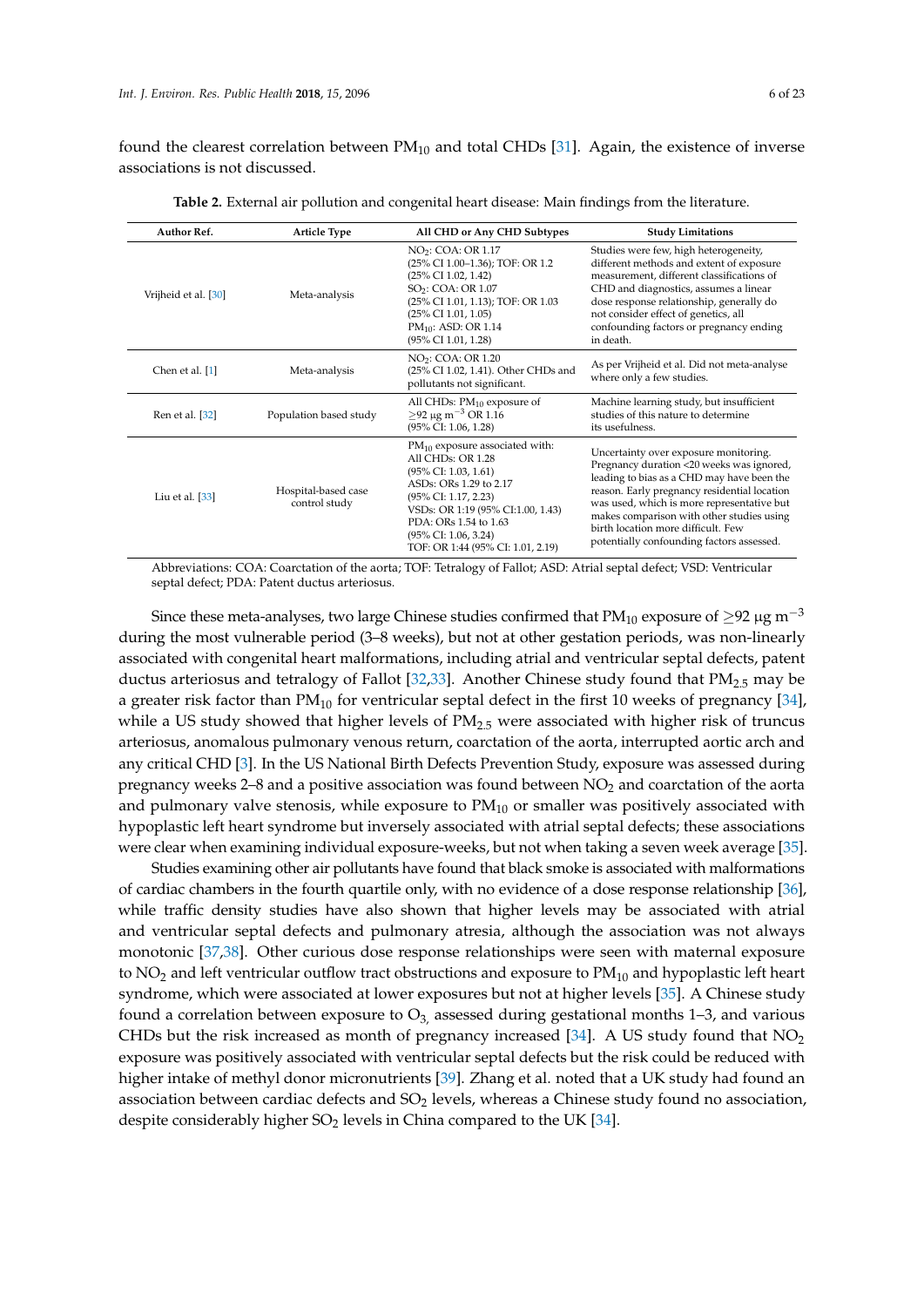### *3.3. Pesticides*

The category of 'pesticides' is usually taken to comprise insecticides, rodenticides, fungicides, herbicides and may even include nitrogen fertilizers; these represent a wide range of chemicals with different mechanisms of effect, although some are known to act as endocrine disruptors. Usually the proximity of the birth residence to crop spraying is taken as the exposure of interest. Some human studies have found that pesticide exposure shows correlations to decreased fertility as well as intrauterine growth retardation, preterm birth and low birth weight [\[40\]](#page-19-12). There is good reason to suspect that maternal pesticide exposure affects the fetus or infant, since detectable levels have been found in maternal breast milk, amniotic fluid and cord blood [\[41](#page-19-13)[,42\]](#page-19-14), and birth defects have been found in exposed animals [\[42\]](#page-19-14).

No meta-analyses have been carried out, although a 2011 review of 25 studies of adverse reproductive outcomes and proximity to agricultural pesticide applications reported that only one study from 1981 had considered congenital heart defects and that had found no association [\[40\]](#page-19-12). One reason for this may be that earlier studies considered broad categories of exposure and none considered a correlation between a specific chemical and a CHD [\[43\]](#page-19-15). Since the 2011 review, however, there have been larger studies of higher quality, as shown in Table [3.](#page-7-0) A 2016 case control study of >300,000 infants investigated maternal agricultural pesticide exposure based on application to crops within 500 m of maternal residence at birth as a surrogate for exposure at gestational ages 20–44 weeks. Among the >6000 infants with birth defects, there was a significant association with total birth defects with an OR of 1.98 (95% CI: 0.69, 5.66), and specifically for atrial septal defects with an OR of 1.70 (95% CI: 1.34, 2.14) and patent ductus arteriosus with an OR of 1.50 (95% CI: 1.22, 1.85) at the highest level of exposure; mothers with diabetes had a higher risk of having an infant with a birth defect [\[41\]](#page-19-13). The second case control study investigated exposure to commercial pesticide application within a similar radius of the mother's address during a three month periconceptional window and found that pregnant women could have come into contact with up to 53 groups of chemicals and 248 individual chemicals. There were significant associations for individual insecticide and fungicide categories and tetralogy of Fallot, hypoplastic left heart, coarctation of the aorta, pulmonary valve stenosis and ventricular and atrial septal defects, but because they specified individual pesticides, their results cannot be compared to those in other studies [\[43\]](#page-19-15).

To indicate the need to consider greater pesticide exposure than merely crop spraying, a case control study of exposure to domestic pesticides, either applied by the mother or a professional, showed that exposure was associated with conotruncal defects, the only CHD investigated in this particular study [\[44\]](#page-19-16). Another study investigating any known type of exposure, domestic or agricultural, found an association with incidence of transposition of the great arteries, with OR 2.0 (95% CI 1.2, 3.3), although no relationship was found with other heart defects; specific correlations were seen with herbicides, with OR 2.8 (95% CI: 1.3, 7.2) and rodenticides with OR 4.7 (95% CI: 1.4, 12.1) but the relationship was broadly similar whether there was a single or continuous exposure [\[42\]](#page-19-14). Higher maternal occupational insecticide exposure from one month prior to conception to the end of the first trimester was found in the National Birth Defects Prevention to be associated with atrial septal defects, while higher exposure to both insecticides and herbicides was associated with hypoplastic left heart syndrome, pulmonary valve stenosis and tetralogy of Fallot compared to controls; fungicides were also associated with tetralogy of Fallot [\[45\]](#page-20-0).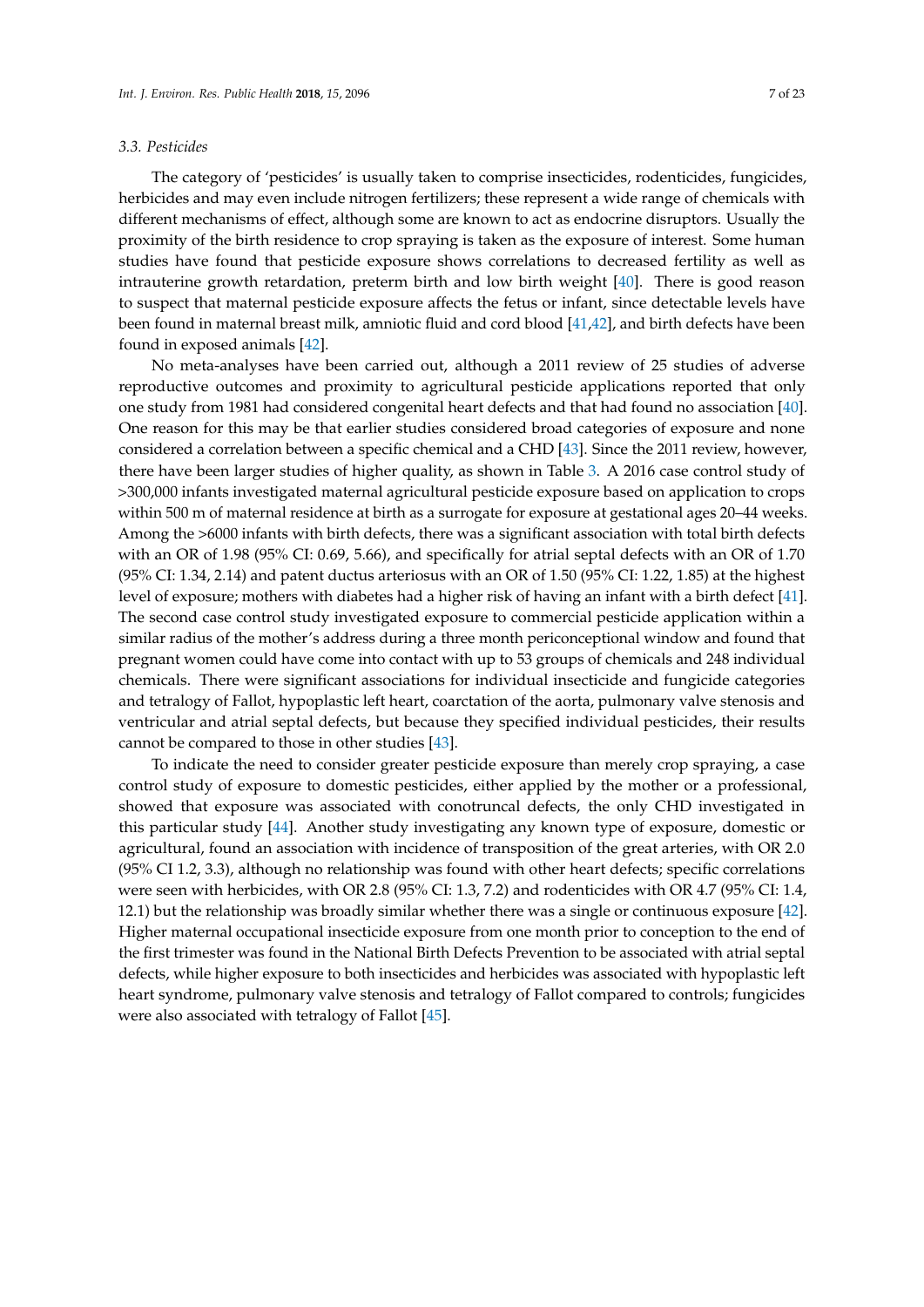<span id="page-7-0"></span>

| Author Ref.            | <b>Article Type</b>    | All CHDs or Any CHD Subtypes                                                                                                                                                                                                                                                                                                     | <b>Study Limitations</b>                                                                                                                                                                                        |
|------------------------|------------------------|----------------------------------------------------------------------------------------------------------------------------------------------------------------------------------------------------------------------------------------------------------------------------------------------------------------------------------|-----------------------------------------------------------------------------------------------------------------------------------------------------------------------------------------------------------------|
| Rappazzo et al. [41]   | Case control study     | ASD: OR 1.70 (95% CI: 1.34, 2.14)<br>PDA: OR 1.50 (95% CI: 1.22, 1.85)                                                                                                                                                                                                                                                           | Use of registry data limits adjustment for<br>confounding factors. Considered only live<br>births. Maternal residence at birth used:<br>some rural addresses excluded, potentially<br>under-reporting exposure. |
| Loffredo et al. [42]   | Population based study | Any pesticides: TGA: OR 2.0<br>$(95\% \text{ CI} 1.2, 3.3)$<br>Herbicides: TGA: OR 2.8<br>$(95\%$ CI: 1.3, 7.2)<br>Rodenticides $TGA$ : $OR = 4.7$<br>$(95\%$ CI: 1.4, 12.1)<br>Insecticides: No association.                                                                                                                    | Considered only live births. Did not<br>consider full range of confounding factors.                                                                                                                             |
| Carmichael et al. [43] | Case control study     | TOF: Neonicotinoids: OR 2.4<br>$(95\% \text{ CI} 1.1, 5.1)$<br>HLH: Strobin: OR 2.9 (95% CI: 1.2,<br>7.0); triazine: OR 2.2 (95% CI: 1.0, 5.1)<br>COA: Pyridazinone: OR 2.9<br>(95% CI 1.1, 7.5)<br>VSD: Avermectin: OR 2.8<br>$(95\% \text{ CI} 1.2, 6.2)$<br>ASD: Dichlorophenoxy acid: OR 2.3<br>$(95\% \text{ CI} 1.2, 4.5)$ | Small sample sizes for individual pesticides.<br>Exposure assessment only involved<br>agricultural pesticides. No assessment of<br>wind and weather conditions or<br>individual metabolism.                     |
| Rocheleau et al. [45]  | Case control study     | All CHDs: No association<br>ASDs: Insecticides: OR 1.8<br>$(95\%$ CI: 1.3, 4.7)<br>HLH: Insecticides and herbicides:<br>OR 5.1 (95% CI: 1.7, 15.3)<br>PVS: Insecticides and herbicides:<br>OR 3.6 (95% CI: 1.3, 10.1)<br>TOF: Insecticides, herbicides and<br>fungicides: OR 2.2 (95% CI: 1.2, 4.0)                              | Could only investigate pesticide categories,<br>yet individual pesticides may have a<br>different effect to the overall category. Not<br>all potential confounders could<br>be included.                        |

| Table 3. Pesticides and congenital heart disease: Main findings from the literature. |  |  |
|--------------------------------------------------------------------------------------|--|--|
|                                                                                      |  |  |

Abbreviations: HLH: Hypoplastic left heart; PVS: Pulmonary valve stenosis; COA: Coarctation of the aorta; TOF: Tetralogy of Fallot; ASD: Atrial septal defect; VSD: Ventricular septal defect; PDA: Patent ductus arteriosus; TGA: Transposition of the great arteries.

#### *3.4. Contamination of the Household Water Supply*

The most widely investigated contaminants of the public water supply are disinfectant by-products (DBPs), which can be formed as part of the disinfection (mainly chlorination) of water when organic matter in the water reacts with the disinfectant. Around 600 DBPs have so far been identified and their formation and occurrence depend on many factors. They may exist singly or in mixtures, making it difficult to assess individual DBP health effects, particularly in epidemiologic studies. Drinking water is thought to be the main route of exposure for non-volatile DBPs, while exposure to volatile DBPs, such as the trihalomethanes (THMs) chloroform, bromodichloromethane, dibromochloromethane and bromoform, can also occur through inhalation and absorption during activities such as showering and bathing, although swimming appears to generate the highest level of THM uptake in the blood. Other potential contaminants include pesticides, toxic metals and fluoride [\[46\]](#page-20-1).

A 2009 meta-analysis (Table [4\)](#page-8-0) found significantly higher risk of 17% for total congenital anomalies with exposure to water chlorination or trihalomethanes but this was based on a small number of studies and there were several which showed no association. There was also a 58% increased risk for ventricular septal defects, but this was based on only three studies and the relationship was not monotonic. The authors make the point that the majority of studies investigated trihalomethanes as a surrogate for total DBP burden, without considering other DBPs such as haloacetic acids which may have varying effects and whose metabolism is completely different. Exposure to DBPs in conjunction with low concentrations of methyl donors in the form of folate were associated with several congenital defects [\[46\]](#page-20-1).

A study investigating maternal exposure through swimming, showering and bathing found little association with CHD for total trihalomethanes or chloroform but there was an association with bromodichloromethane, which had a dose-dependent >2-fold increased risk during the first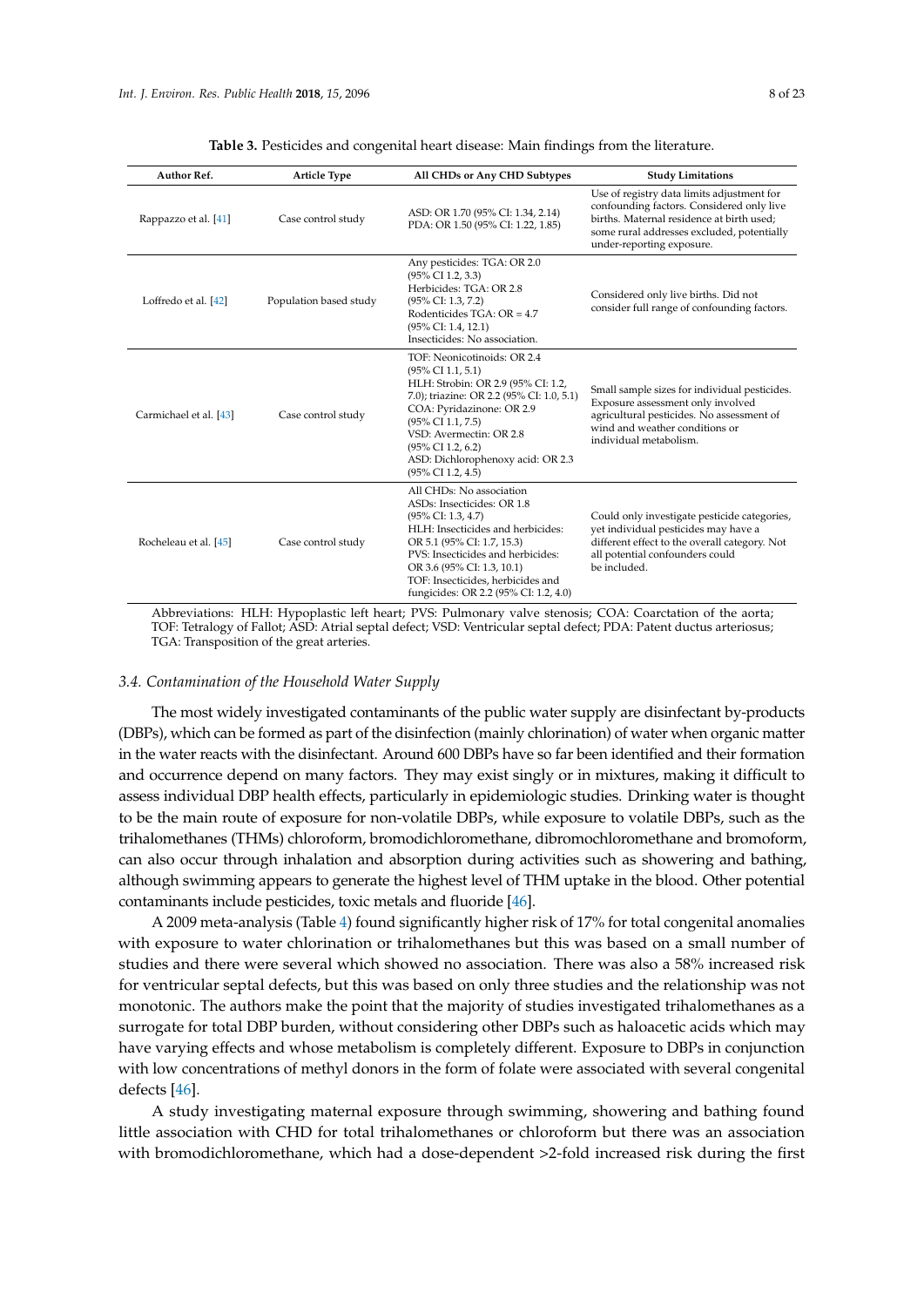month of pregnancy and an increased risk overall in the first trimester [\[47\]](#page-20-2). There have been no subsequent studies.

<span id="page-8-0"></span>**Table 4.** Contamination of the household water supply and congenital heart disease: Main findings from the literature.

| Author Ref.                | Article Type  | All CHDs or Any CHD Subtypes                                                                                                                                                     | <b>Study Limitations</b>                                                                                            |
|----------------------------|---------------|----------------------------------------------------------------------------------------------------------------------------------------------------------------------------------|---------------------------------------------------------------------------------------------------------------------|
| Nieuwenhuijsen et al. [46] | Meta-analysis | Trihalomethanes:<br>All CHDs: OR 17% (95% CI: 3, 34)<br>VSDs: OR 58% (95% CI: 21, 107)                                                                                           | Small number of studies. Differences in<br>exposure measurement and cut-off points.                                 |
| Grazuleviciene et al. [47] | Cohort study  | All CHDs: Brominated trihalomethanes:<br>No dose response relationship.<br>Bromodichloromethane exposure during<br>first month of gestation: OR 2.16<br>$(95\%$ CI: 1.05, 4.46). | Subjects were interviewed on water usage<br>in last trimester, not first month, possibly<br>leading to recall bias. |

Abbreviations: VSD: Ventricular septal defect.

## *3.5. Solvents*

Solvents are usually found as liquids but can also take the form of solids or gases, depending upon temperature and other conditions. Volatile solvents are regularly found in dry cleaning fluid (as tetrachloroethylene, and previously as trichloroethylene), spot remover, paint thinner, nail varnish remover, perfume and glue. Trichloroethylene, a halogenated hydrocarbon, is now primarily used as a metal degreasing agent but has also been used as an anesthetic, as an inhaled obstetric analgesic and in coffee decaffeination; it is known to contaminate drinking water supplies [\[48\]](#page-20-3).

As shown in Table [5,](#page-8-1) a 2006 review concluded that results of both human and animal studies linking exposure to trichloroethylene with congenital heart defects are inconsistent and interpretation has been found difficult; the authors found no association for any specific heart defect [\[48\]](#page-20-3). A similar conclusion was drawn in a 2005 review of the effects of trichloroethylene and dichloroethylene [\[49\]](#page-20-4). Nevertheless, since then the 2012 National Birth Defects Prevention Study, which assessed the impact of solvent exposure from one month before conception to the end of the first trimester, found significant associations for exposure to any solvent, with OR 1.6 (95% CI: 1.0, 2.6), and for association of any chlorinated solvent, with OR 1.7 (95% CI: 1.0, 2.8), with ventricular septal defects. An alternative approach to assessing solvent exposure found stronger associations between any solvent exposure and aortic stenosis and Stoddard solvent exposure and transposition of the great arteries, right ventricular outflow tract obstruction and pulmonary valve stenosis, with ORs exceeding 2 in some cases [\[50\]](#page-20-5).

<span id="page-8-1"></span>

| <b>Author Ref.</b>    | Article Type       | All CHDs or Any CHD Subtypes                                                                                                                                                                                                                                                                                      | <b>Study Limitations</b>                                                                                                                                                 |
|-----------------------|--------------------|-------------------------------------------------------------------------------------------------------------------------------------------------------------------------------------------------------------------------------------------------------------------------------------------------------------------|--------------------------------------------------------------------------------------------------------------------------------------------------------------------------|
| Watson et al.<br>[48] | Review             | Trichloroethylene: All CHDs and All CHDs<br>sub-type: No association                                                                                                                                                                                                                                              | Not a meta-analysis or even a systematic<br>review. Many studies very early.                                                                                             |
| Hardin et al. [49]    | Review             | Trichloroethylene and dichloroethylene: All<br>CHDs and any CHD sub-type: no association                                                                                                                                                                                                                          | As per Watson et al.                                                                                                                                                     |
| Gilboa et al. [50]    | Case control study | VSDs: Any solvent OR 1.6 (95% CI: 1.0, 2.6); any<br>chlorinated solvent OR 1.7 (95% CI: 1.0, 2.8).<br>Aortic stenosis: Any solvent: 2.1 (95% CI: 1.1, 4.1).<br>TGA: Stoddart solvent OR 2.0 (95% CI: 1.0, 4.2)<br>RVOTO: Stoddart solvent 1.9 (95% CI: 1.1, 3.3)<br>PVS: Stoddart solvent 2.1 (95% CI: 1.1, 3.8). | Potential exposure misclassification as<br>using solvent classes rather than individual<br>chemicals. Maternal<br>questionnaire-based study so potential<br>recall bias. |

**Table 5.** Solvents and congenital heart disease: Main findings from the literature.

Abbreviations: RVOTO: Right ventricular outflow tract obstruction; VSD: Ventricular septal defect; TGA: Transposition of the great arteries; PVS: Pulmonary valve stenosis.

## *3.6. Toxic Metals*

Metals, primarily comprising arsenic, cadmium, manganese and lead, are known human developmental toxicants that are able to cross the placental barrier. There are no meta-analyses or systematic reviews of toxic metal exposure and CHDs, and many of the individual studies, often non-English language, involve exposure to arsenic. This occurs naturally in drinking water in several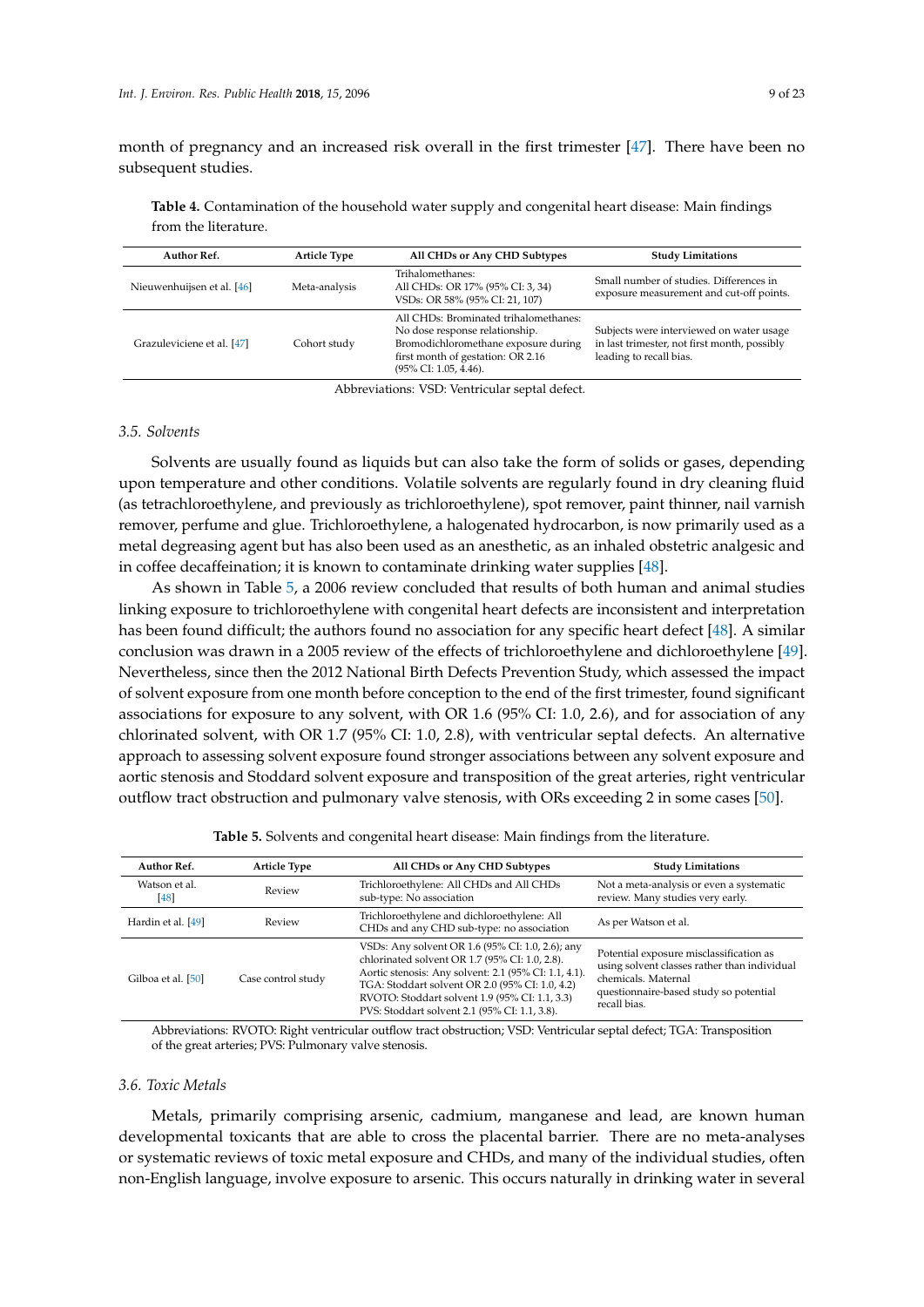parts of the world, and may be deposited from metal mining and smelting or from use as an agricultural pesticide. While older studies test the metal concentration of drinking water, more recent studies have tested hair concentrations.

Studies using drinking water or other environmental exposure are shown in Table [6a](#page-10-0); those using maternal hair or placental levels are shown in Table [6b](#page-10-0). An early drinking water study had found an association of arsenic with coarctation of the aorta, with OR 3.4 (95% CI: 1.3, 8.9) but not with any other CHD and no association at all for lead or mercury; the presence of selenium proved to have a dose-responsive inverse association, suggesting that it may be protective [\[51\]](#page-20-6). A more recent Hungarian case control study investigated nearly 10,000 cases of congenital heart defects and found an association between an arsenic level  $>10 \mu g/L$  (the current EU limit) and total CHD incidence, with OR 1.41 (95% CI: 1.28, 1.56), with the risk of ductus Botalli persistens and atrial septal defects having ORs of 1.81 (95% CI: 1.54, 2.11) and 1.79 (95% CI: 1.59, 2.01) respectively [\[52\]](#page-20-7). A study from Bangladesh showed that drinking water arsenic was associated with birth defects in general [\[53\]](#page-20-8), while well water manganese was associated with a higher prevalence of conotruncal heart defects, although there was no association with arsenic, cadmium and lead [\[54\]](#page-20-9).

When metal concentrations were measured in hair, it was found that arsenic levels were significantly higher in almost every CHD sub-type and were dose-dependent [\[55\]](#page-20-10). Hair cadmium was also associated with a 2.81-fold increase in the incidence of conotruncal defects for levels in the highest group and there was an additive effect of the presence of both cadmium and arsenic [\[55\]](#page-20-10). Hair lead was also found to be dose dependently associated with the presence of certain sub-types of congenital heart defects in a Chinese case control study [\[56\]](#page-20-11). Additionally, hair copper was associated with total CHDs, but particularly conotruncal defects [\[57\]](#page-20-12), hair aluminum was associated with total CHDs and particularly septal and conotruncal defects and right ventricular outflow tract obstruction [\[58\]](#page-20-13), and hair barium was associated with total CHDs and particularly with septal defects, conotruncal defects, right and left ventricular outflow tract obstruction and anomalous pulmonary venous return [\[59\]](#page-20-14). Only one study has assessed maternal blood metals and found that high blood lead was associated with total CHDs, conotruncal defects, septal defects and right ventricular outflow tract obstruction, while higher blood selenium was protective; cadmium, chromium, copper and mercury were not associated their own but may have had an interactive effect [\[60\]](#page-20-15).

Other studies have shown particular problems with lead. An area of Italy polluted with lead from ceramic factories was found to have a higher incidence of cardiovascular defects, which decreased with time after the pollution was caused [\[61\]](#page-20-16), while an investigation of paternal employment in a US microelectronics/business machine manufacturing facility found that lead exposure was associated with increased risk of ventricular septal defect, with OR 2.7 (95% CI: 1.09, 6.67) [\[62\]](#page-20-17). A recent study investigated cord blood and found that presence of aluminum was associated with higher incidence of CHDs, with OR 2.08 (95% CI 1.11–3.88) [\[63\]](#page-21-0).

#### *3.7. Landfill Sites and Incinerators*

Routes of exposure to the chemicals emitted by landfill sites or incinerators include airborne, household waterborne and contaminated soil; even the toxic emissions from crematoriums may deposit on soil or in rivers. Incinerators may also emit most of the chemicals reviewed under external air pollution, with the addition of hydrogen chloride acid (HCl), cadmium, lead, mercury, chromium, arsenic and the persistent organic pollutants dioxins, furans, polychlorinated biphenyls (PCBs), polycyclic aromatic hydrocarbons (PAHs) and radioactive wastes. Modern incinerators have much improved emission control but are expensive and few countries have decided to invest in them for the health of their populations. Furthermore, improved emission control means a higher quantity of highly toxic fly ash remains, containing mainly heavy metals and dioxins, which is generally then placed in hazardous waste sites.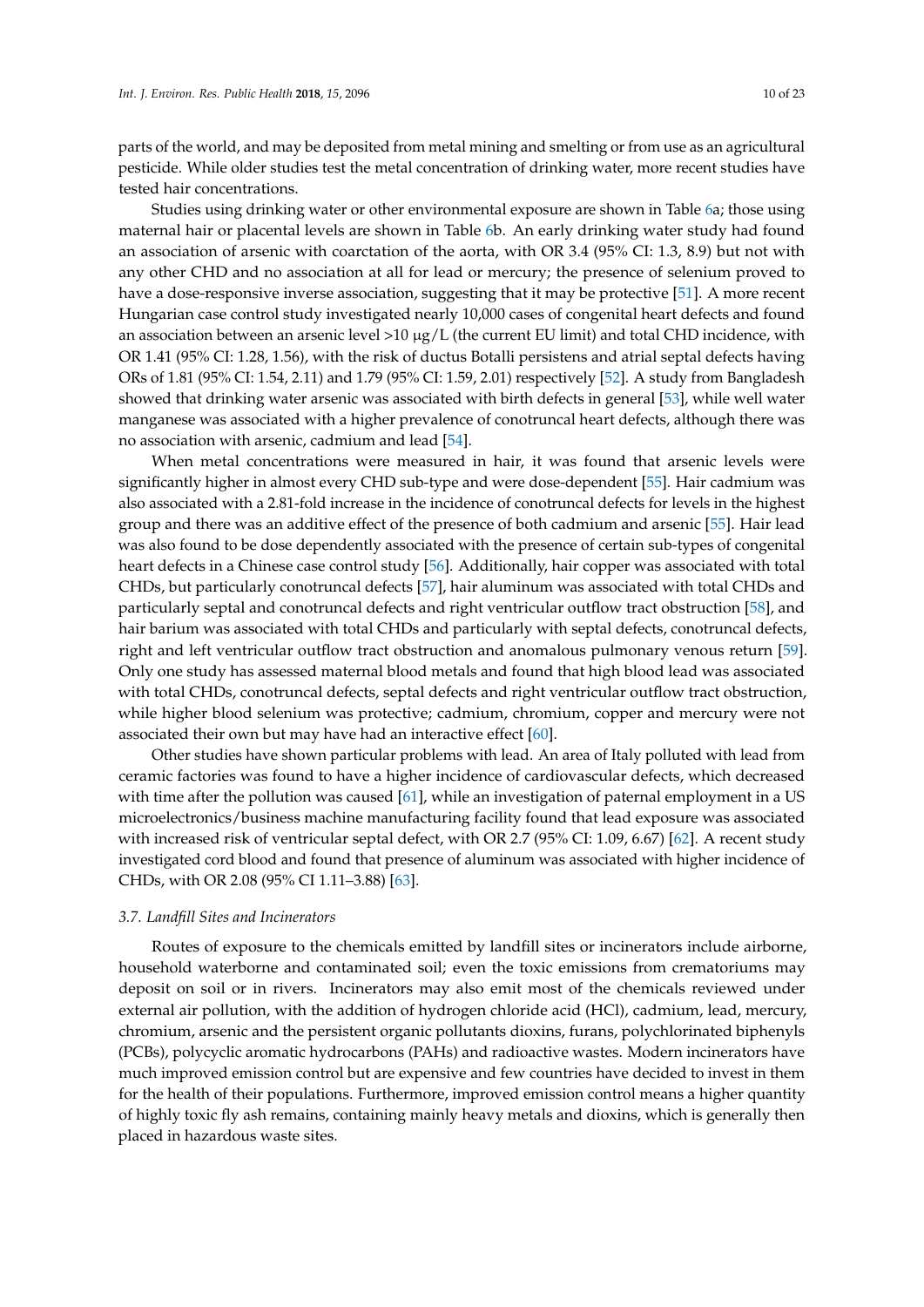<span id="page-10-0"></span>**Table 6.** (**a**) Metals in drinking water or the environment and congenital heart disease: Main findings from the literature. (**b**) Hair and/or placental metals and congenital heart disease: Main findings from the literature.

| (a)                 |                                      |                                                                                                                                                                                                                                                                                                                                                         |                                                                                                                                                                                                                                                                        |  |
|---------------------|--------------------------------------|---------------------------------------------------------------------------------------------------------------------------------------------------------------------------------------------------------------------------------------------------------------------------------------------------------------------------------------------------------|------------------------------------------------------------------------------------------------------------------------------------------------------------------------------------------------------------------------------------------------------------------------|--|
| Author Ref.         | <b>Article Type</b>                  | All CHDs or Any CHD Subtypes                                                                                                                                                                                                                                                                                                                            | <b>Study Limitations</b>                                                                                                                                                                                                                                               |  |
| Zierler et al. [51] | Case control study                   | All CHDs: No association with any metal.<br>COA: Arsenic OR 3.4 (95% CI: 1.3, 8.9).                                                                                                                                                                                                                                                                     | Exposure assessed from public water<br>monitor and maternal telephone<br>interview, with possible recall bias.<br>Only limited range of metals tested.                                                                                                                 |  |
| Rudnai et al. [52]  | Population based study               | Arsenic:<br>All CHDs: OR 1.41 (95% CI: 1.28, 1.56);<br>DBP: OR 1.81 (95% CI: 1.54, 2.11)<br>ASD: OR 1.79 (95% CI: 1.59, 2.01).                                                                                                                                                                                                                          | Only arsenic tested; CHD incidence<br>compared to other birth defects, so no<br>non-affected control group.                                                                                                                                                            |  |
| Sanders et al. [54] | Case control study                   | CTDs: manganese: OR 1.6 (95% CI: 1.1, 2.5).<br>Arsenic, cadmium, lead: No association.                                                                                                                                                                                                                                                                  | Individual water consumption use not<br>available, so ecological method of<br>assessing exposure used, risking<br>misclassification. Not all potential<br>confounders assessed.                                                                                        |  |
| Silver et al. [62]  | Case control study                   | Paternal occupational metal exposure:<br>VSDs: OR 2.70 (95% CI: 1.09, 6.67)                                                                                                                                                                                                                                                                             | Possible bias towards familial CHDs.<br>Not all potential confounders included.                                                                                                                                                                                        |  |
|                     |                                      | (b)                                                                                                                                                                                                                                                                                                                                                     |                                                                                                                                                                                                                                                                        |  |
| Author Ref.         | <b>Article Type</b>                  | All CHDs or Any CHD Subtypes                                                                                                                                                                                                                                                                                                                            | <b>Study Limitations</b>                                                                                                                                                                                                                                               |  |
| Jin et al. $[55]$   | Case control study                   | Hair arsenic:<br>All CHDs: OR 5.62 (95% CI: 3.43, 9.62);<br>Intercardiac defects: OR 6.30 (95% CI: 3.63,<br>10.92); Extracardiac defects: OR 5.01 (95% CI:<br>2.42, 10.72)<br>Hair cadmium:<br>Any CHD: OR OR1.96; 95% CI: 1.24, 3.09);<br>Intracardiac defects: OR 1.73 (95% CI: 1.05,<br>2.86); Extracardiac defects: OR 2.80<br>(95% CI: 1.40, 5.63) | Hair metal concentrations are only<br>indicative of fetal exposure and are not<br>representative of older exposures,<br>resulting in metals stored in tissue.<br>Maternal interviews can miss<br>information. Concern over hair<br>shampoo altering hair metal levels. |  |
| Liu et al. [56]     | Case control study                   | Hair lead:<br>All CHDs: OR 3.07 (95% CI: 2.00, 4.72); All<br>CHDs and other defects: OR 3.55<br>$(95\%$ CI: 1.75, 7.11)<br>Any septal defect: OR 2.06 (95% CI: 1.22, 3.50),<br>CTD: OR 3.66 (95% CI: 2.14, 6.27), RVOTO:<br>OR 3.15 (95% CI: 1.54, 6.43), APVR: OR 3.10<br>(95% CI: 1.41, 6.86), other heart defects:<br>OR 2.39 (95% CI: 1.16, 4.94)   | As per Jin et al.                                                                                                                                                                                                                                                      |  |
| Hu et al. [57]      | Hospital-based case<br>control study | Hair copper:<br>All CHDs: OR 5.70 (95% CI: 2.58, 12.61);<br>CTDs: OR 6.32 (95% CI: 2.11, 18.92)                                                                                                                                                                                                                                                         | As per Jin et al., plus small sample size<br>and not representative of the wider<br>population.                                                                                                                                                                        |  |
| Liu et al. [58]     | Hospital-based case<br>control study | Hair aluminum:<br>All CHDs: OR 2.32 (95% CI: 1.72, 3.13); All<br>septal defects: OR 2.17 (95% CI: 1.15, 4.10);<br>CTDs: OR, 5.42 (95% CI: 2.43, 2.10);<br>RVOTO: OR 2.43 (95% CI: 1.08, 5.44).<br>LVOTO: No association.                                                                                                                                | As per Hu et al.                                                                                                                                                                                                                                                       |  |
| Zhang et al. [59]   | Case control study                   | Hair barium:<br>All CHDs: OR 1.23 (95% CI: 1.146, 1.321)<br>Placental barium:<br>All CHDs: OR 1.392 (95% CI: 1.074, 1.659)                                                                                                                                                                                                                              | As per Hu et al.                                                                                                                                                                                                                                                       |  |

Abbreviations: COA: Coarctation of the aorta; DBP: Ductus Botalli persistens; ASD: Atrial septal defect; VSD: Ventricular septal defect; CTDs: Conotruncal defects; RVOTO: Right ventricular outflow track obstruction; LVOTO: Left ventricular outflow tract obstruction; APVR: Anomalous pulmonary venous return.

Table [7](#page-11-0) shows the principal studies involving landfill sites and incinerators. A 2014 systematic review of maternal proximity to incinerators noted a high degree of heterogeneity between studies in design, quality, location, time period, number of incinerators and the health outcome investigated; nevertheless, those studies deemed to be of higher quality showed a significant association with fatal heart defects, as well as a number of other anomalies [\[64\]](#page-21-1). There are more studies investigating proximity to landfill or hazardous waste sites. A large 2009 US case control study found that living within a mile of any waste site was associated with truncus arteriosus, with OR 2.8 (95% CI 1.19, 6.54) but living within a mile of a hazardous waste site gave an OR of 4.63 (95% CI: 1.18, 13.15), but there was no association with risk of conotruncal heart defects as a whole [\[65\]](#page-21-2). Earlier studies had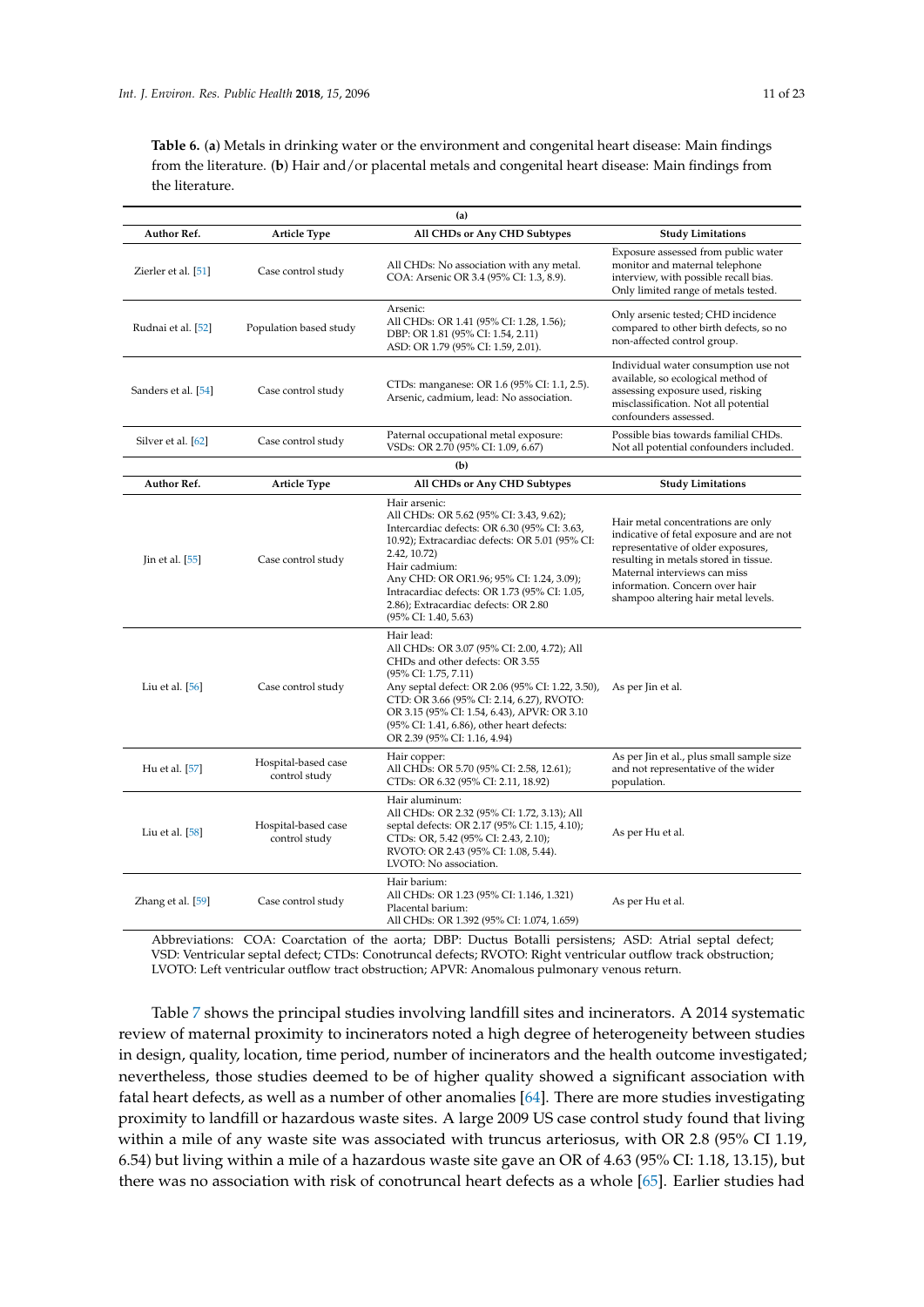found no associations with non-fatal defects [\[66\]](#page-21-3) but there were associations with congenital heart and circulatory system defects, including transposition of the great arteries [\[67–](#page-21-4)[69\]](#page-21-5). A five-country EUROHAZCON study found that maternal residence within 3 km of a landfill site was associated with a significantly increased risk of total congenital anomalies and specific defects of the septum, great arteries and veins; the association decreased with residential distance away from the site. The study ranged from uncontrolled waste sites to relatively modern controlled operations, so that it makes it almost impossible to determine whether the risk was linked to one specific type of site or chemical; there was similarly no indication that risk of congenital defect was associated with the ranking of the hazard potential of the sites [\[70\]](#page-21-6).

| <b>Author Ref.</b>   | <b>Article Type</b>                    | All CHDs or Any CHD Subtypes                                                                                                                                                                                                                                      | <b>Study Limitations</b>                                                                                                                                                                   |
|----------------------|----------------------------------------|-------------------------------------------------------------------------------------------------------------------------------------------------------------------------------------------------------------------------------------------------------------------|--------------------------------------------------------------------------------------------------------------------------------------------------------------------------------------------|
| Langlois et al. [65] | Case control study                     | All CTDs: No association with<br>hazardous waste sites.<br>Truncus arteriosus: Any waste site:<br>OR 2.80 (95% CI: 1.19, 6.54);<br>hazardous waste sites: OR 4.99<br>$(95\%$ CI: 1.26, 14.51)                                                                     | Used proximity to waste sites at birth date<br>as surrogate for earlier exposure; did not<br>consider CHDs in non-live births or<br>potential for change of residence during<br>pregnancy. |
| Dummer et al. [66]   | Retrospective cohort study             | Fatal CHDs: Incinerators: OR: 1.12<br>(95% CI: 1.03, 1.22)                                                                                                                                                                                                        | Used proximity to waste sites at birth date<br>as surrogate for earlier exposure; did not<br>consider CHDs in live births.                                                                 |
| Shaw et al. [67]     | Population study                       | All CHDs: Various sources of known<br>contamination: OR 1.1<br>$(95\%$ CI: 1.1, 2.0)                                                                                                                                                                              | As per Langlois et al.                                                                                                                                                                     |
| Croen et al. [68]    | Population based case<br>control study | All CHDs: No association with<br>proximity to hazardous waste sites.                                                                                                                                                                                              | As per Langlois et al.                                                                                                                                                                     |
| Kuehl et al. [69]    | Case control study                     | TGA: OR 13.4 (95% CI: 4.7, 37.8):<br>Proximity to hazardous waste sites<br>and release of chemicals into the air.                                                                                                                                                 | As per Langlois et al.                                                                                                                                                                     |
| Dolk et al. [70]     | Population-based<br>register study     | Residence within 3 km of hazardous<br>industrial waste site:<br>SDs: OR 1.49 (95% CI: 1.09, 2.04);<br>Arterial or venous anomalies:<br>OR 1.81 (95% CI: 1.02, 3.20)<br>No association for malformations of<br>cardiac chambers, valves or other<br>heart defects. | As per Langlois et al. Ignored other<br>exposures.                                                                                                                                         |

<span id="page-11-0"></span>

Abbreviations: CTDs: Conotruncal defects; TGA: Transposition of the great arteries; SDs: Septal defects.

## *3.8. Persistent Organic Pollutants and Other Contaminants*

As shown in Table [8,](#page-12-0) there are also a few isolated studies of persistent organic pollutants, particularly phthalates, which are used as plasticizers in the manufacture of polyvinylchloride (PVC) flooring products, adhesives, detergents, toiletries, vehicle interiors, medical tubes and containers and have been found in many foods, possibly from plastic containers. A Han Chinese study found that maternal occupational exposure to phthalates and alkylphenolic compounds were associated with a higher incidence of total congenital heart defects, with ORs 1.6 (95% CI: 1.0, 2.6) and 1.8 (95% CI: 1.1, 3.0) respectively, but it was found that infants carrying the ABCB1 gene C3435T polymorphism were at greater risk, particularly for septal defects [\[71\]](#page-21-8). A later Chinese study confirmed the risk of maternal occupation exposure to phthalates, alkylphenolic compounds and heavy metals as risk factors for ventricular septal defect, atrial septal defect, patent ductus arteriosus and pulmonary valve stenosis, while paternal exposure to phthalates or alkylphenolic compounds was a risk factor for ventricular septal defect and pulmonary valve stenosis [\[72\]](#page-21-9). Another Chinese study found an association between all CHDs and maternal housing renovation exposure, with OR 1.89 (95% CI: 1.29, 2.77) and if the mother had moved into a new house shortly after decoration within three months prior to or after conception, with ORs 2.38 (95% CI: 1.03, 5.48) and 4.00 (95% CI: 1.62, 9.86), respectively, particularly conotrucal defect and anomalous venous return [\[73\]](#page-21-10).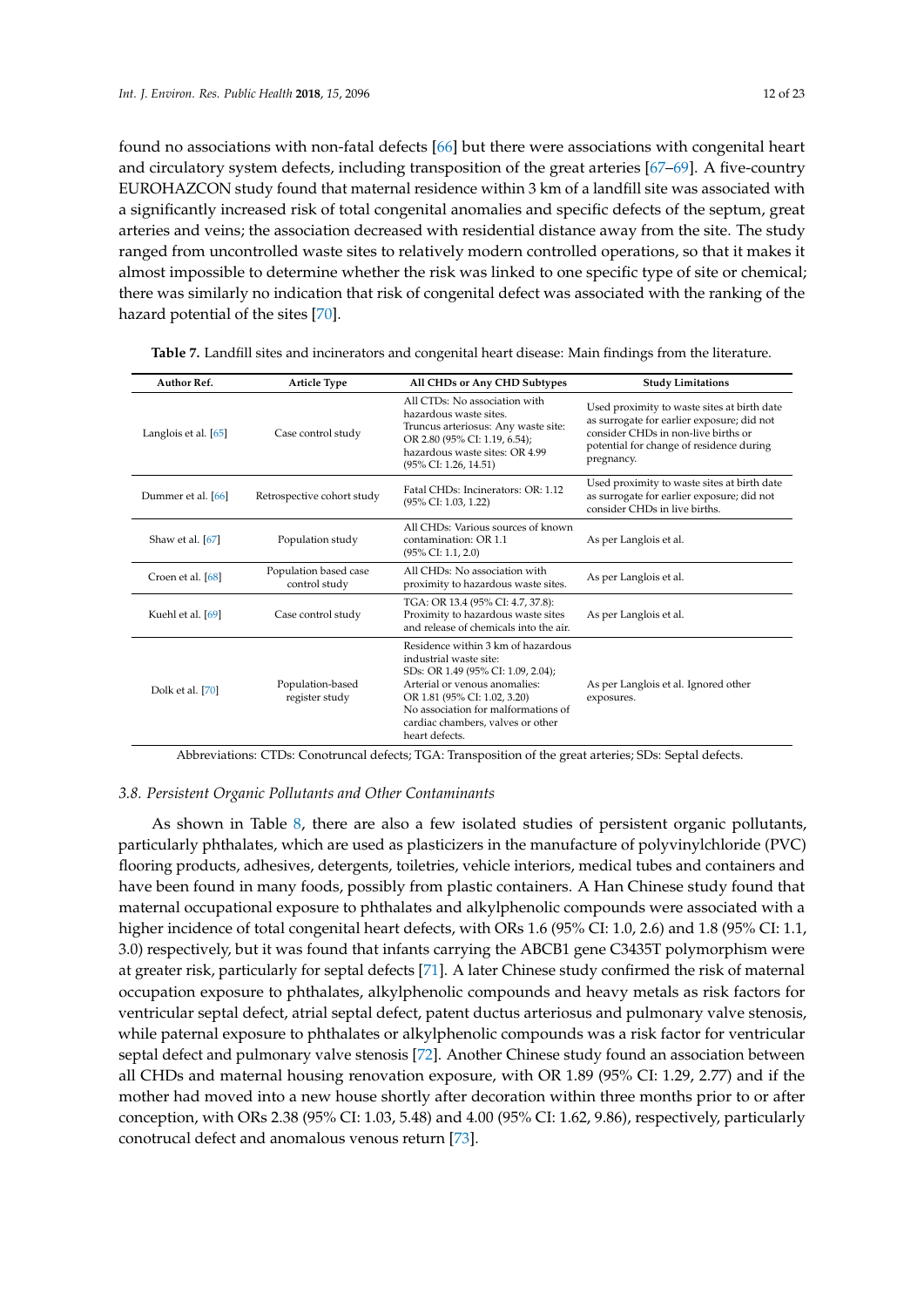| Author Ref.               | Article Type                         | All CHDs or Any CHD Subtypes                                                                                                                                                                                                                                                                                                                                                                                                                                                                                                                                                                                                            | <b>Study Limitations</b>                                                                                                                                                                                                                                                                                 |
|---------------------------|--------------------------------------|-----------------------------------------------------------------------------------------------------------------------------------------------------------------------------------------------------------------------------------------------------------------------------------------------------------------------------------------------------------------------------------------------------------------------------------------------------------------------------------------------------------------------------------------------------------------------------------------------------------------------------------------|----------------------------------------------------------------------------------------------------------------------------------------------------------------------------------------------------------------------------------------------------------------------------------------------------------|
| Wang et al. [71]          | Case control study                   | All CHDs:<br>Phthalates: OR 1.6 (95% CI: 1.0, 2.6);<br>Alkylphenolic compounds OR 1.8<br>$(95\%$ CI: 1.1, 3.0)                                                                                                                                                                                                                                                                                                                                                                                                                                                                                                                          | Exposure assessed by maternal<br>questionnaire, so potential recall bias. Did<br>not assess strength or duration of exposure.<br>Only recent exposure considered.<br>Small size.                                                                                                                         |
| Wang et al. [72]          | Hospital based case<br>control study | Maternal occupational phthalate exposure:<br>VSD OR 3.7 (95% CI: 1.7, 8.0); PDA OR 3.8<br>(95% CI: 1.6, 8.9), ASD OR 3.5 (95% CI: 1.4,<br>8.7); PVS OR 4.2 (95% CI: 1.1, 16.0).<br>Maternal alkylphenolic compound exposure:<br>VSD OR 2.2 (95% CI: 1.3, 3.6); PDA OR 2.0<br>(95% CI: 1.1, 3.5); PVS OR 3.8 (95% CI: 1.5, 9.4).<br>Maternal heavy metal exposure: VSD OR 7.3<br>(95% CI: 2.0, 27.6); ASD OR 6.5<br>(95% CI: 1.1, 36.7).<br>Paternal occupational phthalate exposure:<br>VSD OR 1.6 (95% CI: 1.0, 2.4); PVS OR 2.4<br>(95% CI: 1.1, 5.2); Paternal alkylphenolic<br>compound exposure: VSD OR 1.5<br>(95% CI: 1.0, 2.2). | Hospital study not representative of<br>general population, although selection bias<br>minimized. The reference for occupational<br>exposure was developed for Western<br>Europe, which may not be applicable in<br>China. Participants may have recall bias.<br>Non-occupational exposure not assessed. |
| Liu et al. $[73]$         | Hospital based case<br>control study | All CHDs: Maternal exposure to any housing<br>renovations: OR 1.89 (95% CI: 1.29, 2.77);<br>moved into a new house within one month<br>after decoration at either 3 months before<br>pregnancy (OR 2.38, 95% CI: 1.03, 5.48) or<br>during first trimester (OR 4.00,<br>95% CI: 1.62, 9.86).                                                                                                                                                                                                                                                                                                                                             | Hospital study not representative of<br>general population. Participants may have<br>recall bias. Not possible to investigate<br>individual CHDs.                                                                                                                                                        |
| Snijder et al. [74]       | Case control study                   | No association of maternal occupational<br>exposure to chemicals with risk of CHDs.<br>Paternal occupational exposure to:<br>Phthalates: All CHDs: OR 2.08 (95% CI: 1.27,<br>3.40); VSDs: OR 2.84 (95% CI: 1.37, 5.92).<br>PCBs: ASD OR 4.22 (95% CI: 1.23, 14.42);<br>Alkylphenolic compounds: COA OR 3.85<br>(95% CI: 1.17, 12.67).                                                                                                                                                                                                                                                                                                   | Non-occupational exposure not considered.<br>Participants may have recall bias.                                                                                                                                                                                                                          |
| Wijnands et al.<br>$[75]$ | Case control study                   | No association of maternal exposure to<br>chemicals with risk of CHDs.<br>Paternal phthalate exposure: VSD OR 1.93<br>(95% CI: 1.05, 3.54). No association with<br>paternal exposure to other chemicals.                                                                                                                                                                                                                                                                                                                                                                                                                                | Did not consider all potentially<br>confounding factors. Possible recall and<br>other bias.                                                                                                                                                                                                              |

<span id="page-12-0"></span>**Table 8.** Persistent organic pollutants and other contaminant and congenital heart disease: Main findings from the literature.

Abbreviations: VSD: Ventricular septal defect; ASD: Atrial septal defect; PDA: Patent ductus arteriosus; PVS: Pulmonary valve stenosis.

Two European studies found that although maternal occupational phthalate exposure was not associated with congenital heart defects, paternal exposure to phthalates and polychlorinated compounds carried a higher risk for ventricular septal defects, while exposure to alkylphenolic compounds was associated with coarctation of the aorta [\[74](#page-21-11)[,75\]](#page-21-12). Similarly, a US study considered paternal occupational exposure in the six months prior to conception and found an association between septal defects and jewelry-making, welding or ionizing radiation and endocardial cushion defect with Down's syndrome, lead soldering and pulmonary atresia and paint stripping and hypoplastic left heart in infants with a family history of cardiac defects [\[76\]](#page-21-13). Parental exposure to hair dye and laboratory chemicals was also found to be a risk factor [\[69\]](#page-21-5).

# **4. Potential Mechanisms of Effect**

From human and animal research, several potential mechanisms of effect of environmental contaminants in the development of birth defects have been proposed. These comprise the indicators of individual susceptibility, such as increased reactive oxygen species (ROS), reduced mitochondrial energy production, increased inflammatory cytokines, upregulation of the aryl hydrocarbon receptor, reduced maternal folate intake and embryonic hypoxia [\[30](#page-19-2)[,31](#page-19-3)[,41](#page-19-13)[,47](#page-20-2)[,77\]](#page-21-14). Studies have noted that in utero nicotine exposure could induce fetal hypoxia, decrease heart rate and raise blood pressure [\[78\]](#page-21-15), while embryonic hypoxia has been shown to induce several types of CHD, mediated by the unfolded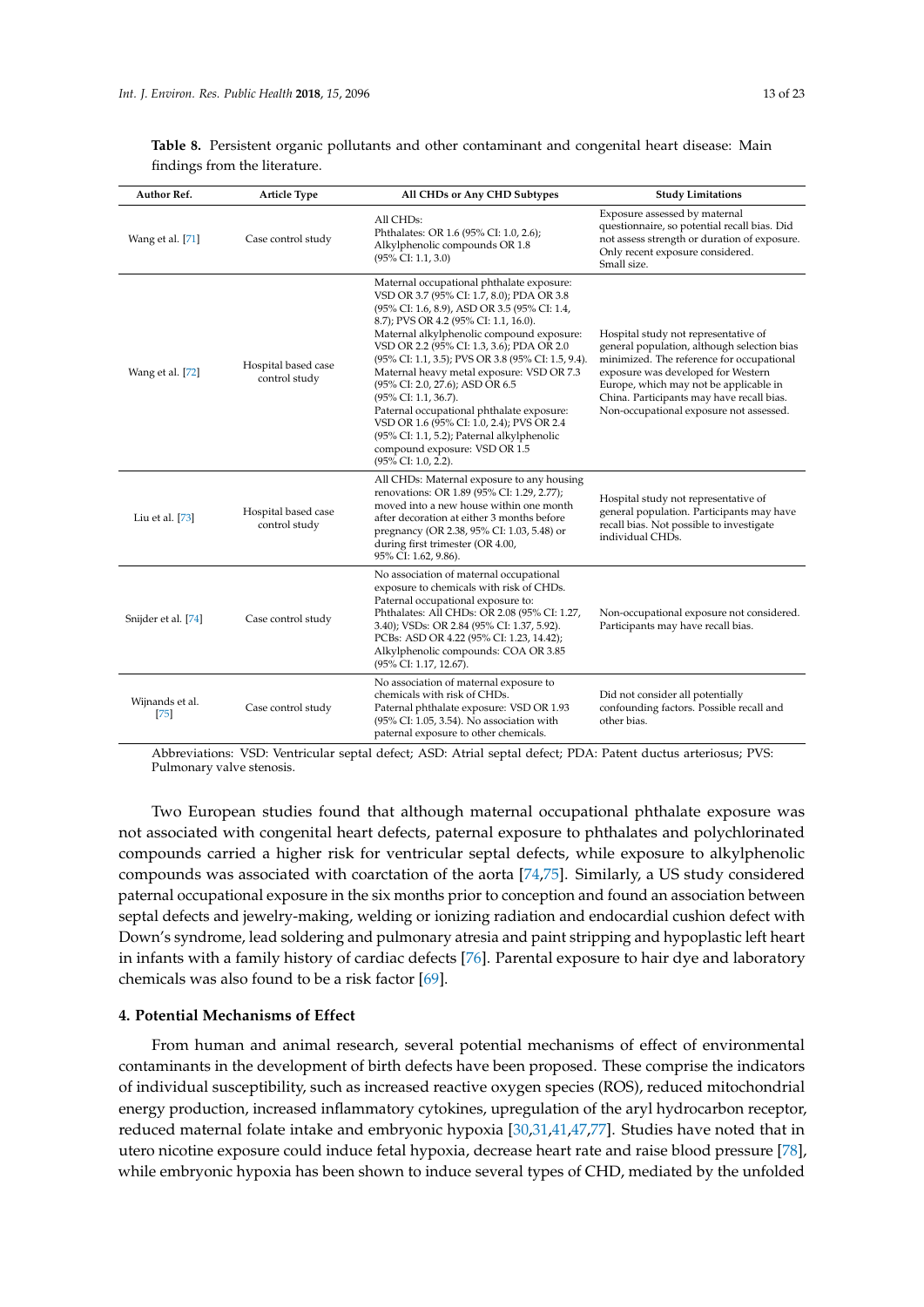protein response (UPR), which reduces fibroblast growth factor signaling in cardiac progenitor cells [\[79\]](#page-21-16). Many environmental contaminants can induce embryonic UPRs [\[79\]](#page-21-16).

There is also some support for aryl hydrocarbon receptor upregulation, since it is known to regulate expression of genes critical in controlling cardiogenesis. Genetic ablation or blocking of the receptor during early development was shown to cause structural and functional cardiac abnormalities, as well as degraded mitochondrial oxidative phosphorylation [\[80\]](#page-21-17), although another study indicated that genetic ablation could be protective [\[77\]](#page-21-14). Elevated homocysteine concentrations have already been mentioned, but several studies have noted that both reduced folate intake and elevated homocysteine can be confounding factors suggestive of impaired methylation of histones and DNA [\[81](#page-22-0)[–84\]](#page-22-1). This is supported by a Canadian study which found that folic acid food fortification could reduce the prevalence of several types of congenital heart disease [\[85\]](#page-22-2).

Several of the studies discussed in this paper investigated genetic polymorphisms which might affect the impact of environmental contaminants on CHDs. Most often tested is the MTHFR 677 CC genotype. Since smoking is known to raise homocysteine and individuals with this genotype also tend to have elevated homocysteine levels, the combination is likely to markedly increase the risk of birth defects. One study showed that the risk of CHD was almost 12 times higher in mothers with the polymorphism who also smoked, compared to non-smoking mothers without the genotype [\[27\]](#page-18-18). GST genotypes were also investigated in smokers with findings that the combined null genotype for GSTM1 and GSTT1 enzymes produced an additive effect for atrial septal defects when combined with parental exposure to second-hand smoke [\[23\]](#page-18-14). The GST genes are a family of detoxification enzymes, which are critical for defense against environmental contaminants, with earlier studies showing that deletion of these genes could contribute to several congenital defects. The combined null genotype therefore suggests a particular problem with metabolizing contaminants [\[22\]](#page-18-13). Others have found an interaction between smoking and maternal excision repair cross-complementation group 1 (ERCC1), ERCC5, poly(ADP-ribose)polymerase 2 (PARP2) genes and the infant O-sialoglycoprotein endopeptidase (OSGEP) gene, making the presence of these polymorphisms more likely to result in CHD when the mother also smoked [\[28\]](#page-19-0). These genes are principally involved in DNA repair pathways and can represent either a protective mechanism with maternal smoking or an increased risk factor for birth defects, depending upon the specific polymorphism involved, although few studies have investigated these and the precise mechanisms remain unclear [\[28\]](#page-19-0).

Finally, a Han Chinese study found that although maternal occupational exposure to various persistent organic pollutants was associated with a higher incidence of CHDs, infants carrying the ABCB1 gene C3435T polymorphism were at greater risk, particularly for septal defects [\[71\]](#page-21-8). This gene regulates expression of placental ATP-binding cassette (ABC) toxicant transporters and hence plays a crucial role in teratogenic protection against maternal contaminants; ABCB1 knock-out mice have shown fetal birth defects when exposed to certain drugs, while the C3435Y single nucleotide polymorphism is associated with increased toxicant transport across the placenta.

#### **5. Discussion**

## *5.1. Findings from the Review*

The findings from meta-analyses, systematic reviews and more recent investigations indicate that while many studies show an association with any CHD or a specific CHD, there are also a number which show no association; this means that any pooled risk estimate is fairly modest. To some extent, those studies showing no association tend to be older and of poorer design, while those that show an association tend to be more recent, with a considerably larger population and are of better quality. However, just as there is no contaminant or contaminant group which consistently shows a clear association with CHDs, there is similarly no contaminant or contaminant group which consistently shows no association with CHDs. Similarly, although septal defects are possibly the most common defect for which an association can be seen, there is no specific defect which is associated with any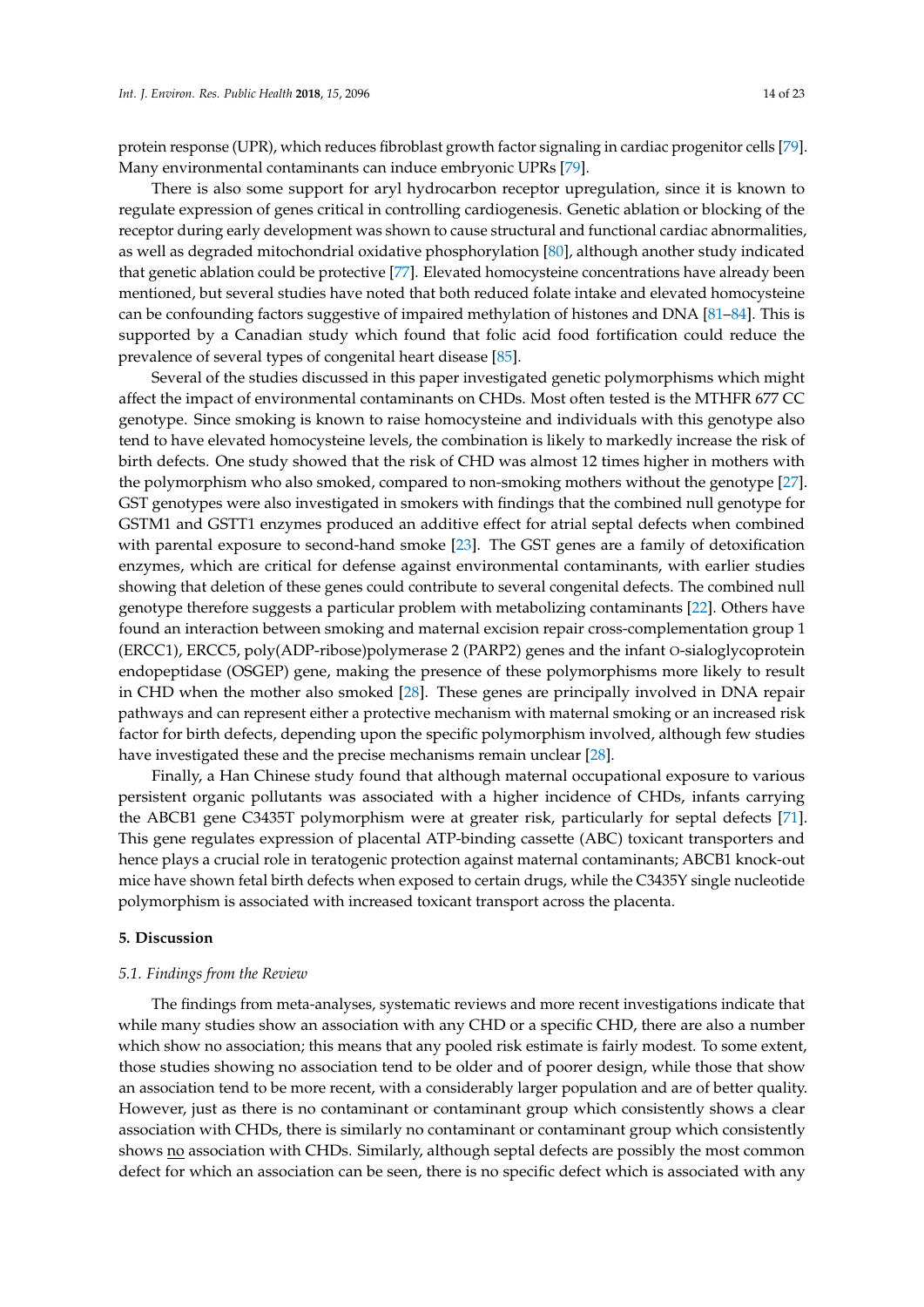particular contaminant. This was starkly highlighted by the UK study which had found an association between cardiac defects and  $SO_2$  levels, whereas a Chinese study found no association, despite considerably higher  $SO<sub>2</sub>$  levels in China compared to the UK.

Despite the limited consistency of results, meta-analyses nevertheless show a modest association between smoking and all CHDs and with septal defects and transposition of the great arteries, with a similar association of NO<sub>2</sub> with coarctation of the aorta;  $SO_2$ ,  $PM_{10}$  and  $PM_{2.5}$  may also be associated with CHDs. A meta-analysis of drinking water trihalomethane and chlorination by-product exposure similarly found a modest association for total congenital defects, with greater correlation for septal defects; a study of exposure through bathing and showering found an association with bromodichloromethanes. A systematic review similarly found a small but significant association between residential proximity to incinerators and congenital anomalies and fatal heart defects. Although there are no meta-analyses regarding agricultural pesticide exposure, large US studies have shown associations with total birth defects, with insecticide and fungicide exposure correlating with specific CHDs, while the single study of domestic pesticide exposure also showed an association. There are similarly no meta-analyses or systematic reviews of the effect of exposure to solvents, a range of metals, landfill sites or hazardous waste sites, yet the relatively few recent studies again tend to show an association with CHDs.

Several studies have attempted to demonstrate a dose response effect, yet many have failed to do so. For example, there is a dose response effect between smoking and septal defects, but only up to 15 cigarettes per day, after which the association becomes non-monotonic, possibly because at higher doses the pregnancy has ended in miscarriage. This reflects a particular weakness of many of these studies that fail to account for miscarriage, abortion or stillbirth due to congenital heart defects; as a result, the prevalence of CHD is not included in the study, so that the full extent of exposure and condition are not recorded. This may be the reason for some of the apparent inverse effects of certain contaminants, i.e., they account for a disproportionately high number of fetal deaths or stillbirths, so that it appears as if the control population has a higher number of live congenital defects. External air pollution studies have shown a particularly high number of inverse associations; it may be that the nature of air pollution is so damaging that fewer of the pregnancies result in live births.

Similarly, the association between exposure to several air pollutants and CHDs was found to be non-linear, with some showing a relationship at lower doses which was absent or inverse at higher doses [\[3](#page-17-1)[,86\]](#page-22-3). Interestingly, a dose response relationship was evident with respect to hair metal levels and CHDs, possibly indicating that a personalized measurement is more accurate than extrapolating from an estimated proximity measure. It could also reflect the fact that many of these contaminants are endocrine disruptors, which are known to have non-monotonic dose response relationships, where there may be a greater health effect at low dose than at high dose. Although particular care was taken to search for studies using personal biomarkers, only a few were found for hair measurements and only one for blood. Other than a hair nicotine study, all the remainder involved metals and showed consistent associations for arsenic, although there were insufficient numbers of studies to draw conclusions about other metals. Greater use could be made of personal biomarkers, using not just maternal hair and blood but also placenta, cord blood, saliva and urine, as well as adipose tissue to reflect older exposures.

### *5.2. Potential Mechanisms*

Among the few studies investigating mechanisms of effect of environmental contaminants and CHDs, the majority tend to focus on fetal hypoxia, upregulation of the aryl hydrocarbon receptor and elevated homocysteine. Excess homocysteine is also a feature of the MTHFR 677 CC genotype, with the incidence of CHDs being exacerbated by maternal smoking. Polymorphisms in the antioxidant GST genes, the placental transport ABCB1 gene, as well as various DNA repair genes can also have an additive effect with environmental contaminants on CHD incidence.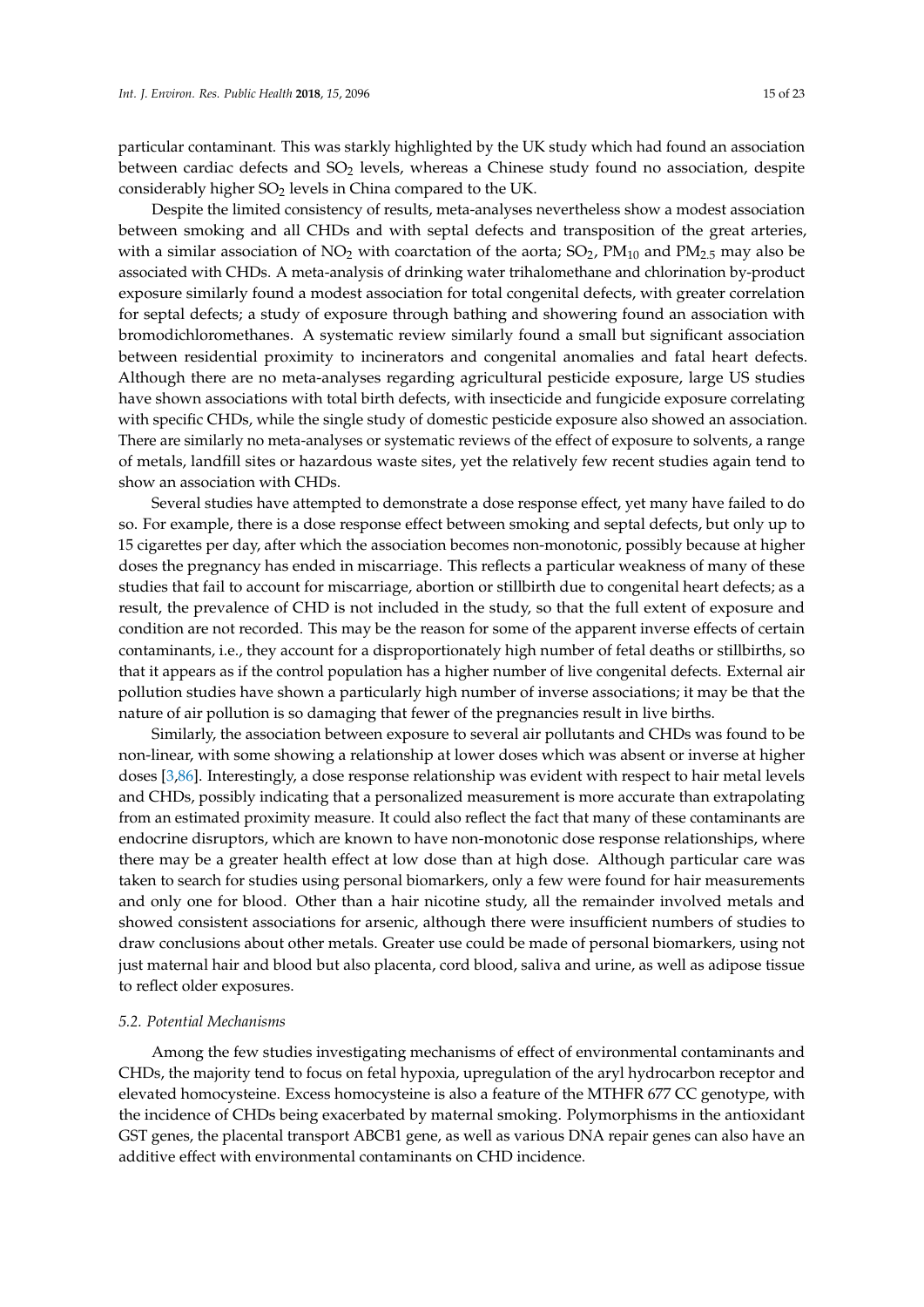These studies suggest that the effect of genetic polymorphisms on incidence of CHDs may be exacerbated by the presence of environmental contaminants. For example, genetic variants in transforming growth factor beta (TGF-β) receptors type 1 (TGFBR1) and type 2 (TGFBR2) genes are commonly found in Marfan syndrome and can also be associated with patent ductus arteriosus and VSDs. Although none of these gene studies have considered the effect of maternal environmental contaminant exposure, this highlights the need to carry out high quality studies based on personalized genetic analysis together with individual environmental contaminant exposure.

#### *5.3. Methodological Problems*

Many of the earlier studies fail to adjust for potential confounders, and even some of the more recent studies do not consider an adequate range. Several papers have noted that risks rise with maternal age, but few correct for BMI, presence of type 2 diabetes, occupation or socio-economic status, which are also known risk factors. Similarly, few take maternal or fetal genetic polymorphisms, maternal homocysteine concentrations or folate intake into consideration, or adjust for maternal or paternal smoking, despite this being among the clearest of the associations. In addition, the issue of preconception paternal exposure is rarely considered, yet in studies where it has been taken into account (principally smoking but also exposure to metals and persistent organic pollutants), it is almost always associated with prevalence of CHDs

The authors of all the meta-analyses and reviews note the considerable heterogeneity between studies, making an accurate comparison extremely difficult. There are also a number of inherent assumptions which may prove inaccurate. For example, many studies only investigate contaminant exposure during weeks 3–8, although at week 8 cardiac development is not complete and may yet be compromised; one study found that that the severity of birth defects increased as pregnancy advanced beyond the 8 weeks. Furthermore, where the last date of menstruation is unclear, the potential exposure time may be misstated. Moreover, measurement of exposure during the first trimester assumes no impact on the fetus from maternal or paternal pre-conception exposure. Yet the more dangerous lipophilic pollutants can be stored in the body, usually in adipose tissue, and may be released with exercise and weight loss regimens, and can affect sperm, ova or the growing fetus at any time. Finally, the birth location is assumed to be the maternal residence during the critical weeks in the first trimester, although the mother may have moved house during her pregnancy; earlier studies have indicated that up to 33% of females move house during the pregnancy [\[87\]](#page-22-4).

Considerable differences have been seen in the results between using one exposure assessment during the pregnancy, taking an average of several, or considering exposure weeks individually. Similarly, exposures can be taken as either dichotomous or continuous variables to include exposure extent; two meta-analyses of the same contaminant treated these variables differently and obtained different results. The grouping of CHD types can increase statistical power but loses the associations seen by assessing CHDs individually; studies also varied in diagnosing, defining and classifying anomalies. In addition, a heart defect may not be diagnosed until after the study period is complete, normally a few weeks after birth; many are not diagnosed until later life.

The frequent grouping of types of chemical, such as 'pesticides', fails to identify a particular problem with, for example, organochlorine herbicides, which are not seen in pyrethroid insecticides as they have a different mechanism of action. There may also be lack of standardization in mixtures and concentrations of pesticide sprays and water disinfectant chemicals or differences in smoking status (i.e., ever smoking, current smoking, pack years etc.). With respect to pesticides, air pollution, landfill sites and incinerators, there is often a large difference in the cut-off distances between maternal residence and monitoring station between studies, with little adjustment for distance from source. Additionally, the average of the daily pollutant measurement is sometimes used, whereas other studies take the daily maximum concentrations, arguing that these would better reflect any harmful exposure and more closely align with regulatory standards. With this type of exposure assessment there is an assumption of homogeneity of exposure in a similar radius around the measuring station or application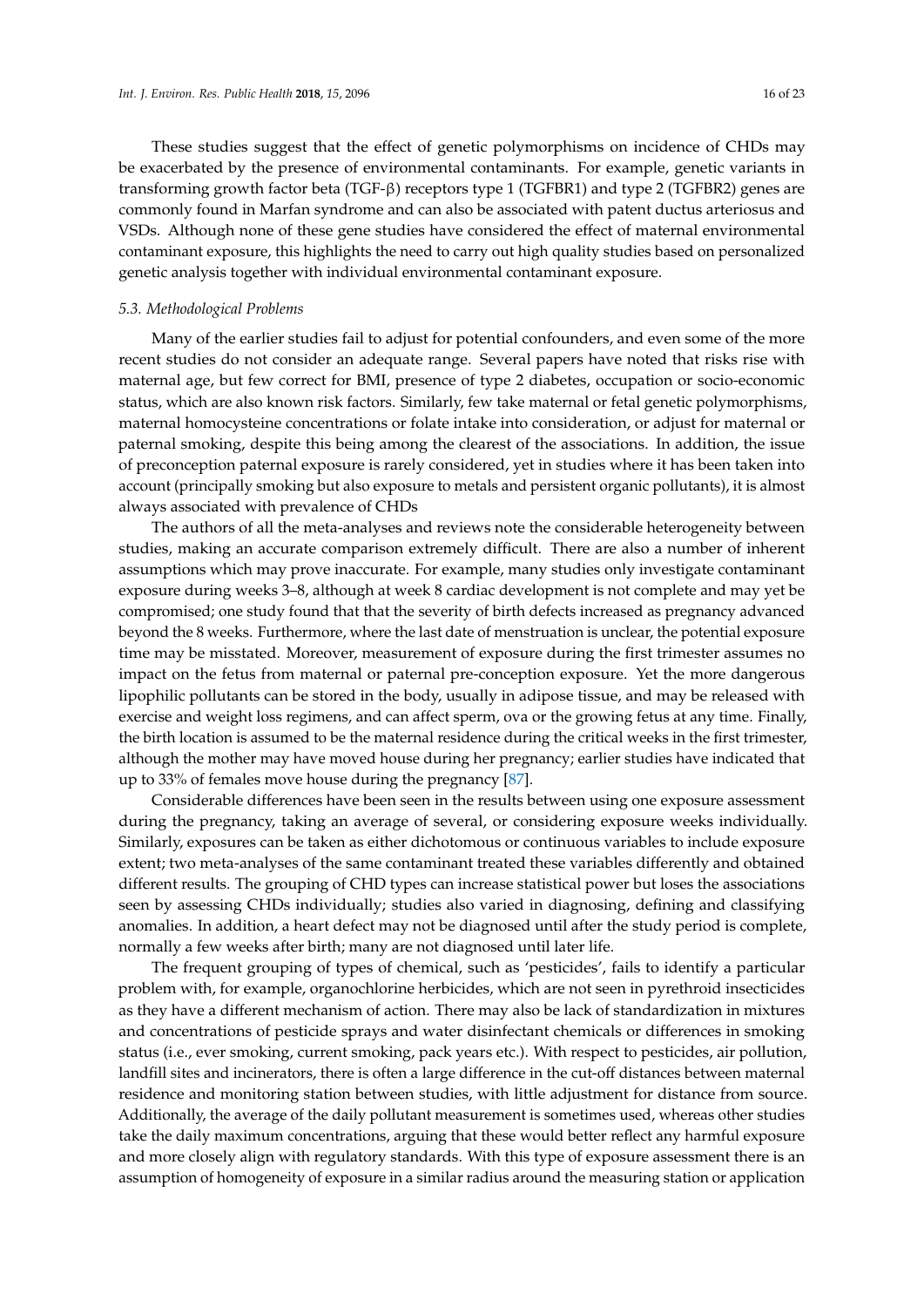point, but this fails to take into account wind strength and direction and other weather events, and any spatial distribution pattern for individual pollutants, which would all have a bearing on the extent of exposure. Similarly, pregnant women who spend more time indoors in a cold climate may be less exposed than those spending more time outdoors or with doors and windows habitually open. Duration of exposure is also rarely considered. There is no coherent monitoring plan for licensed agricultural, domestic and industrial products and even less awareness of illegal practices.

Other problems noted by a number of authors include the limited definitions of exposure. For example, air pollution studies may measure the vehicle exhaust chemicals at a monitoring station, while ignoring occupational or industrial emissions, while pesticide application is generally taken as crop spraying, ignoring the routine spraying of public spaces such as shopping centers, schools and hospitals, any domestic application, which often ends up in highly toxic household dust, and pesticide content of non-organic foods and the water supply. In a US agricultural area, the herbicide atrazine was found in around 8% of public water systems and its degradation product desethylatrazine was found in 10–12% of water samples [\[88\]](#page-22-5). Likewise, most studies consider water only from the perspective of drinking and do not assess extent of swimming, showering or bathing, yet many DBPs are volatile organic compounds (VOCs) and hence can be inhaled or may be absorbed through the skin. As well as further unquantified exposures to the same chemical, it is also assumed that pregnant women are exposed to no other contaminants whatsoever. This is a completely unrealistic assumption, given the hundreds of contaminants to which everyone is exposed on a daily basis. Failure to include other potential exposures greatly under-estimates the risks and distorts the study results, as well as failing to take into account any interaction effect.

This leads to one of the greatest problems encountered in these studies of toxic exposures, namely the use of surrogate measures to estimate actual exposure, with all the attendant problems of measurement and standardization. The estimates are inherently unreliable for all the reasons discussed above, but there is also so much personal metabolic variation that the impact of a fixed exposure dose will differ considerably by individual. This is an issue common to all environmental medicine studies and suggests that a standardized means of personalized measurement, such as cord blood or hair metals, should be developed as a matter of urgency. Finally, there are all the problems previously mentioned concerning the exclusion from the study of fetuses with CHDs which were spontaneously or deliberately aborted or resulted in stillbirth or neonatal death, as well as the diagnosis of a CHD later in life and long after the study has ended. Both these issues will understate the number of cases and consequently the risk. To some extent this can now be overcome by the use of fetal echocardiography and biomarkers, such as pregnancy-associated plasma protein-A and free beta human chorionic gonadotropin, tested during the first or second trimester [\[89](#page-22-6)[–91\]](#page-22-7).

## **6. Conclusions**

As is the case with many recent studies of the associations of environmental contaminants and human health, this review has found considerable evidence of a relationship with congenital heart defects. As several earlier studies failed to show an association, either because of study size or poor design/methodology, this means that attempts in meta-analyses to calculate a pooled risk for each contaminant or contaminant class show only a very modest effect, which masks the often much clearer correlations in the later studies. One of the strongest associations found in meta-analyses is for maternal smoking; some of the many components of cigarette smoke are also found in external air pollution, which shows a similarly consistent association for  $NO<sub>2</sub>$ ,  $SO<sub>2</sub>$ , and PM, as well as incinerator emissions. Associations have also been seen in a meta-analysis of disinfectant by-products. Although there are no meta-analyses or systematic reviews, recent studies have shown correlations with pesticides, solvents, metals and landfill/hazardous waste sites.

From this range of results, it is possible to draw some useful conclusions. Firstly, although septal defects are the most commonly observed, there is no contaminant or contaminant group which is associated with any particular defect. Secondly, there is no clear dose response effect, likely due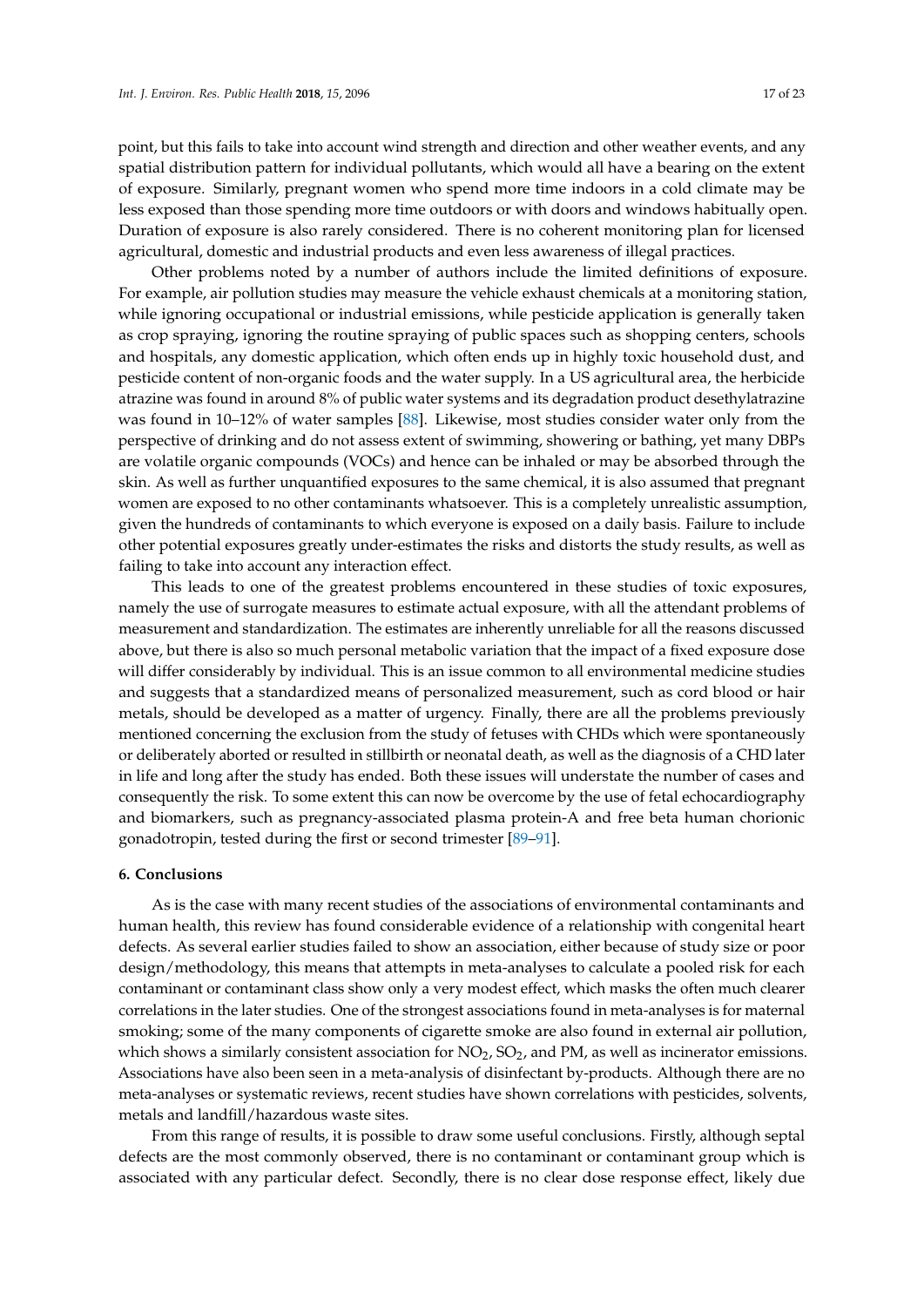to severe exposure resulting in miscarriage or stillbirth, thereby distorting results. Other potential reasons include the non-monotonic effect of endocrine disruptors, as well as the known propensity for a larger effect at lower doses. Other common difficulties in studies of this nature include the unreliability of estimates of exposure to contaminants such as pesticides and external air pollution, which rely on distance from the contaminants, without taking into account variables such as weather, likely exposures from other contaminants and the assumption that maternal residence at conception is identical to residence at birth. Additional problems include the failure of studies, particularly earlier studies, to adjust for the range of likely confounders, as well as the assumption that the only exposure likely to have an effect occurs between gestation weeks 3–8. A similar failure to consider maternal and paternal preconception exposure or later life diagnoses of CHDs can understate the associations. Failure to treat exposures appropriately as either dichotomous or continuous, as well as the grouping of contaminant types or CHDs to increase statistical power, fails to detect an effect of specific contaminants on specific defects.

Since, for ethical reasons, an RCT of environmental contaminants will never be carried out, we must rely on observational studies to assess their risk to the unborn child. A recent review of all birth defects concluded that there is sufficient epidemiological evidence to demonstrate a causal association between maternal smoking and CHDs, although the evidence from studies of other contaminants was limited [\[92\]](#page-22-8). This makes it all the more important that case control studies are carried out using early diagnosis of CHDs, such as through fetal ultrasound and biomarkers, and that improved means of assessing individual total exposure is progressed, using personal biomarkers such as hair, blood, urine, adipose tissue and placenta.

**Funding:** This research received no external funding.

**Conflicts of Interest:** The author declares no conflict of interest.

## **References**

- <span id="page-17-0"></span>1. Chen, E.K.; Zmirou-Navier, D.; Padilla, C.; Deguen, S. Effects of air pollution on the risk of congenital anomalies: A systematic review and meta-analysis. *Int. J. Environ. Res. Public Health* **2014**, *11*, 7642–7668. [\[CrossRef\]](http://dx.doi.org/10.3390/ijerph110807642) [\[PubMed\]](http://www.ncbi.nlm.nih.gov/pubmed/25089772)
- 2. Kim, J.; Swartz, M.D.; Langlois, P.H.; Romitti, P.A.; Weyer, P.; Mitchell, L.E.; Luben, T.J.; Ramakrishnan, A.; Malik, S.; Lupo, P.J.; et al. Estimated Maternal Pesticide Exposure from Drinking Water and Heart Defects in Offspring. *Int. J. Environ. Res. Public Health* **2017**, *14*, 889. [\[CrossRef\]](http://dx.doi.org/10.3390/ijerph14080889) [\[PubMed\]](http://www.ncbi.nlm.nih.gov/pubmed/28786932)
- <span id="page-17-1"></span>3. Tanner, J.P.; Salemi, J.L.; Stuart, A.L.; Yu, H.; Jordan, M.M.; DuClos, C.; Cavicchia, P.; Correia, J.A.; Watkins, S.M.; Kirby, R.S. Associations between exposure to ambient benzene and PM(2.5) during pregnancy and the risk of selected birth defects in offspring. *Environ. Res.* **2015**, *142*, 345–353. [\[CrossRef\]](http://dx.doi.org/10.1016/j.envres.2015.07.006) [\[PubMed\]](http://www.ncbi.nlm.nih.gov/pubmed/26196779)
- <span id="page-17-2"></span>4. Rosamond, W.; Flegal, K.; Friday, G.; Furie, K.; Go, A.; Greenland, K.; Haase, N.; Ho, M.; Howard, V.; Kissela, B.; et al. Heart disease and stroke statistics—2007 update: A report from the American Heart Association Statistics Committee and Stroke Statistics Subcommittee. *Circulation* **2007**, *115*, e69–e171. [\[CrossRef\]](http://dx.doi.org/10.1161/CIRCULATIONAHA.106.179918) [\[PubMed\]](http://www.ncbi.nlm.nih.gov/pubmed/17194875)
- <span id="page-17-3"></span>5. Bernier, P.L.; Stefanescu, A.; Samoukovic, G.; Tchervenkov, C.I. The challenge of congenital heart disease worldwide: Epidemiologic and demographic facts. *Semin. Thorac. Cardiovasc. Surg. Pediatr. Card. Surg. Annu.* **2010**, *13*, 26–34. [\[CrossRef\]](http://dx.doi.org/10.1053/j.pcsu.2010.02.005) [\[PubMed\]](http://www.ncbi.nlm.nih.gov/pubmed/20307858)
- <span id="page-17-4"></span>6. Wren, C.; Reinhardt, Z.; Khawaja, K. Twenty-year trends in diagnosis of life-threatening neonatal cardiovascular malformations. *Arch. Dis. Child. Fetal Neonatal Ed.* **2008**, *93*, F33–F35. [\[CrossRef\]](http://dx.doi.org/10.1136/adc.2007.119032) [\[PubMed\]](http://www.ncbi.nlm.nih.gov/pubmed/17556383)
- <span id="page-17-5"></span>7. Jenkins, K.J.; Correa, A.; Feinstein, J.A.; Botto, L.; Britt, A.E.; Daniels, S.R.; Elixson, M.; Warnes, C.A.; Webb, C.L.; American Heart Association Council on Cardiovascular Disease in the Young. Noninherited risk factors and congenital cardiovascular defects: Current knowledge: A scientific statement from the American Heart Association Council on Cardiovascular Disease in the Young: Endorsed by the American Academy of Pediatrics. *Circulation* **2007**, *115*, 2995–3014. [\[CrossRef\]](http://dx.doi.org/10.1161/CIRCULATIONAHA.106.183216) [\[PubMed\]](http://www.ncbi.nlm.nih.gov/pubmed/17519397)
- <span id="page-17-6"></span>8. Lind, P.M.; Lind, L. Endocrine-disrupting chemicals and risk of diabetes: An evidence-based review. *Diabetologia* **2018**. [\[CrossRef\]](http://dx.doi.org/10.1007/s00125-018-4621-3) [\[PubMed\]](http://www.ncbi.nlm.nih.gov/pubmed/29744538)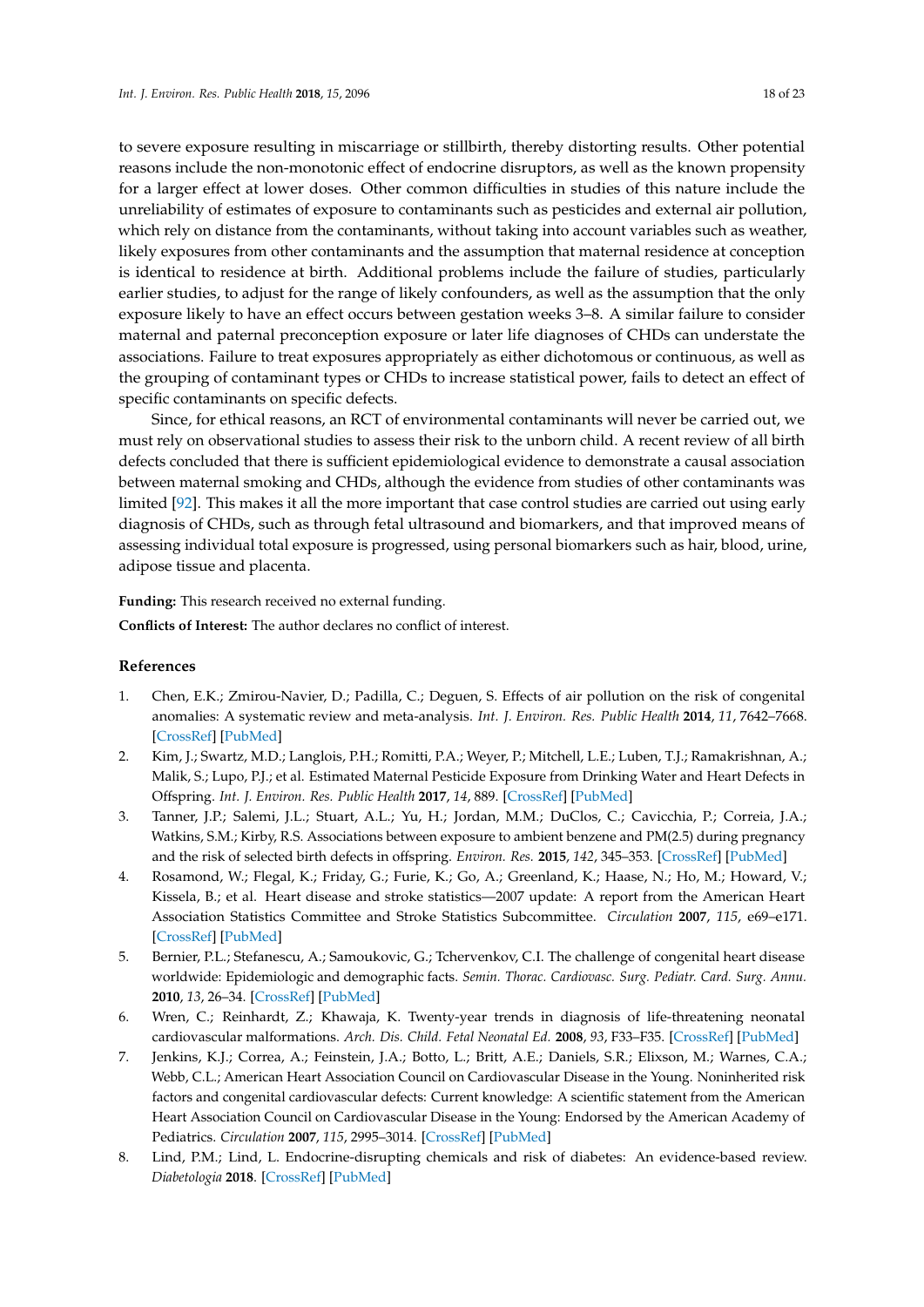- <span id="page-18-0"></span>9. Schoeters, G.E.; Den Hond, E.; Koppen, G.; Smolders, R.; Bloemen, K.; De Boever, P.; Govarts, E. Biomonitoring and biomarkers to unravel the risks from prenatal environmental exposures for later health outcomes. *Am. J. Clin. Nutr.* **2011**, *94*, 1964S–1969S. [\[CrossRef\]](http://dx.doi.org/10.3945/ajcn.110.001545) [\[PubMed\]](http://www.ncbi.nlm.nih.gov/pubmed/21543535)
- <span id="page-18-1"></span>10. Tobacco Smoke, Wikipedia. Available online: [https://en.wikipedia.org/wiki/Tobacco\\_smoke](https://en.wikipedia.org/wiki/Tobacco_smoke) (accessed on 6 July 2018).
- <span id="page-18-2"></span>11. Ritz, B.; Wilhelm, M. Ambient air pollution and adverse birth outcomes: Methodologic issues in an emerging field. *Basic Clin. Pharmacol. Toxicol.* **2008**, *102*, 182–190. [\[CrossRef\]](http://dx.doi.org/10.1111/j.1742-7843.2007.00161.x) [\[PubMed\]](http://www.ncbi.nlm.nih.gov/pubmed/18226073)
- <span id="page-18-3"></span>12. Hackshaw, A.; Rodeck, C.; Boniface, S. Maternal smoking in pregnancy and birth defects: A systematic review based on 173,687 malformed cases and 11.7 million controls. *Hum. Reprod. Update* **2011**, *17*, 589–604. [\[CrossRef\]](http://dx.doi.org/10.1093/humupd/dmr022) [\[PubMed\]](http://www.ncbi.nlm.nih.gov/pubmed/21747128)
- <span id="page-18-4"></span>13. Lee, L.J.; Lupo, P.J. Maternal smoking during pregnancy and the risk of congenital heart defects in offspring: A systematic review and metaanalysis. *Pediatr. Cardiol.* **2013**, *34*, 398–407. [\[CrossRef\]](http://dx.doi.org/10.1007/s00246-012-0470-x) [\[PubMed\]](http://www.ncbi.nlm.nih.gov/pubmed/22886364)
- <span id="page-18-5"></span>14. Zhang, D.; Cui, H.; Zhang, L.; Huang, Y.; Zhu, J.; Li, X. Is maternal smoking during pregnancy associated with an increased risk of congenital heart defects among offspring? A systematic review and meta-analysis of observational studies. *J. Matern. Fetal Neonatal Med.* **2017**, *30*, 645–657. [\[CrossRef\]](http://dx.doi.org/10.1080/14767058.2016.1183640) [\[PubMed\]](http://www.ncbi.nlm.nih.gov/pubmed/27126055)
- <span id="page-18-6"></span>15. Mei-Dan, E.; Walfisch, A.; Weisz, B.; Hallak, M.; Brown, R.; Shrim, A. The unborn smoker: Association between smoking during pregnancy and adverse perinatal outcomes. *J. Perinat. Med.* **2015**, *43*, 553–558. [\[CrossRef\]](http://dx.doi.org/10.1515/jpm-2014-0299) [\[PubMed\]](http://www.ncbi.nlm.nih.gov/pubmed/25389984)
- <span id="page-18-7"></span>16. Sullivan, P.M.; Dervan, L.A.; Reiger, S.; Buddhe, S.; Schwartz, S.M. Risk of congenital heart defects in the offspring of smoking mothers: A population-based study. *J. Pediatr.* **2015**, *166*, 978–984. [\[CrossRef\]](http://dx.doi.org/10.1016/j.jpeds.2014.11.042) [\[PubMed\]](http://www.ncbi.nlm.nih.gov/pubmed/25578997)
- <span id="page-18-8"></span>17. Leite, M.; Albieri, V.; Kjaer, S.K.; Jensen, A. Maternal smoking in pregnancy and risk for congenital malformations: Results of a Danish register-based cohort study. *Acta Obstet. Gynecol. Scand.* **2014**, *93*, 825–834. [\[CrossRef\]](http://dx.doi.org/10.1111/aogs.12433) [\[PubMed\]](http://www.ncbi.nlm.nih.gov/pubmed/24861914)
- <span id="page-18-9"></span>18. Arjmandnia, M.; Besharati, M.; Rezvan, S. Studying the determinant factors leading to congenital heart disease in newborns. *J. Educ. Health Promot.* **2018**, *7*, 53. [\[CrossRef\]](http://dx.doi.org/10.4103/jehp.jehp_146_17) [\[PubMed\]](http://www.ncbi.nlm.nih.gov/pubmed/29693034)
- <span id="page-18-10"></span>19. Hoyt, A.T.; Canfield, M.A.; Romitti, P.A.; Botto, L.D.; Anderka, M.T.; Krikov, S.V.; Tarpey, M.K.; Feldkamp, M.L. Associations between maternal periconceptional exposure to secondhand tobacco smoke and major birth defects. *Am. J. Obstet. Gynecol.* **2016**, *215*, e1–e11. [\[CrossRef\]](http://dx.doi.org/10.1016/j.ajog.2016.07.022) [\[PubMed\]](http://www.ncbi.nlm.nih.gov/pubmed/27443814)
- <span id="page-18-11"></span>20. Cresci, M.; Foffa, I.; Ait-Ali, L.; Pulignani, S.; Gianicolo, E.A.; Botto, N.; Picano, E.; Andreassi, M.G. Maternal and paternal environmental risk factors, metabolizing GSTM1 and GSTT1 polymorphisms, and congenital heart disease. *Am. J. Cardiol.* **2011**, *108*, 1625–1631. [\[CrossRef\]](http://dx.doi.org/10.1016/j.amjcard.2011.07.022) [\[PubMed\]](http://www.ncbi.nlm.nih.gov/pubmed/21890078)
- <span id="page-18-12"></span>21. Deng, K.; Liu, Z.; Lin, Y.; Mu, D.; Chen, X.; Li, J.; Li, N.; Deng, Y.; Li, X.; Wang, Y.; et al. Periconceptional paternal smoking and the risk of congenital heart defects: A case-control study. *Birth Defects Res. A Clin. Mol. Teratol.* **2013**, *97*, 210–216. [\[CrossRef\]](http://dx.doi.org/10.1002/bdra.23128) [\[PubMed\]](http://www.ncbi.nlm.nih.gov/pubmed/23554276)
- <span id="page-18-13"></span>22. Baardman, M.E.; Kerstjens-Frederikse, W.S.; Corpeleijn, E.; de Walle, H.E.; Hofstra, R.M.; Berger, R.M.; Bakker, M.K. Combined adverse effects of maternal smoking and high body mass index on heart development in offspring: Evidence for interaction? *Heart* **2012**, *98*, 474–479. [\[CrossRef\]](http://dx.doi.org/10.1136/heartjnl-2011-300822) [\[PubMed\]](http://www.ncbi.nlm.nih.gov/pubmed/22294555)
- <span id="page-18-14"></span>23. Li, X.; Liu, Z.; Deng, Y.; Li, S.; Mu, D.; Tian, X.; Lin, Y.; Yang, J.; Li, J.; Li, N.; et al. Modification of the association between maternal smoke exposure and congenital heart defects by polymorphisms in glutathione S-transferase genes. *Sci. Rep.* **2015**, *5*, 14915. [\[CrossRef\]](http://dx.doi.org/10.1038/srep14915) [\[PubMed\]](http://www.ncbi.nlm.nih.gov/pubmed/26456689)
- <span id="page-18-15"></span>24. Hobbs, C.A.; James, S.J.; Jernigan, S.; Melnyk, S.; Lu, Y.; Malik, S.; Cleves, M.A. Congenital heart defects, maternal homocysteine, smoking, and the 677 C>T polymorphism in the methylenetetrahydrofolate reductase gene: Evaluating gene-environment interactions. *Am. J. Obstet. Gynecol.* **2006**, *194*, 218–224. [\[CrossRef\]](http://dx.doi.org/10.1016/j.ajog.2005.06.016) [\[PubMed\]](http://www.ncbi.nlm.nih.gov/pubmed/16389035)
- <span id="page-18-16"></span>25. Tang, X.; Hobbs, C.A.; Cleves, M.A.; Erickson, S.W.; MacLeod, S.L.; Malik, S.; National Birth Defects Prevention Study. Genetic variation affects congenital heart defect susceptibility in offspring exposed to maternal tobacco use. *Birth Defects Res. A Clin. Mol. Teratol.* **2015**, *103*, 834–842. [\[CrossRef\]](http://dx.doi.org/10.1002/bdra.23370) [\[PubMed\]](http://www.ncbi.nlm.nih.gov/pubmed/26033827)
- <span id="page-18-17"></span>26. Johansson, A.L.; Dickman, P.W.; Kramer, M.S.; Cnattingius, S. Maternal smoking and infant mortality: Does quitting smoking reduce the risk of infant death? *Epidemiology* **2009**, *20*, 590–597. [\[CrossRef\]](http://dx.doi.org/10.1097/EDE.0b013e31819dcc6a) [\[PubMed\]](http://www.ncbi.nlm.nih.gov/pubmed/19289964)
- <span id="page-18-18"></span>27. Leonardi-Bee, J.; Britton, J.; Venn, A. Secondhand smoke and adverse fetal outcomes in nonsmoking pregnant women: A meta-analysis. *Pediatrics* **2011**, *127*, 734–741. [\[CrossRef\]](http://dx.doi.org/10.1542/peds.2010-3041) [\[PubMed\]](http://www.ncbi.nlm.nih.gov/pubmed/21382949)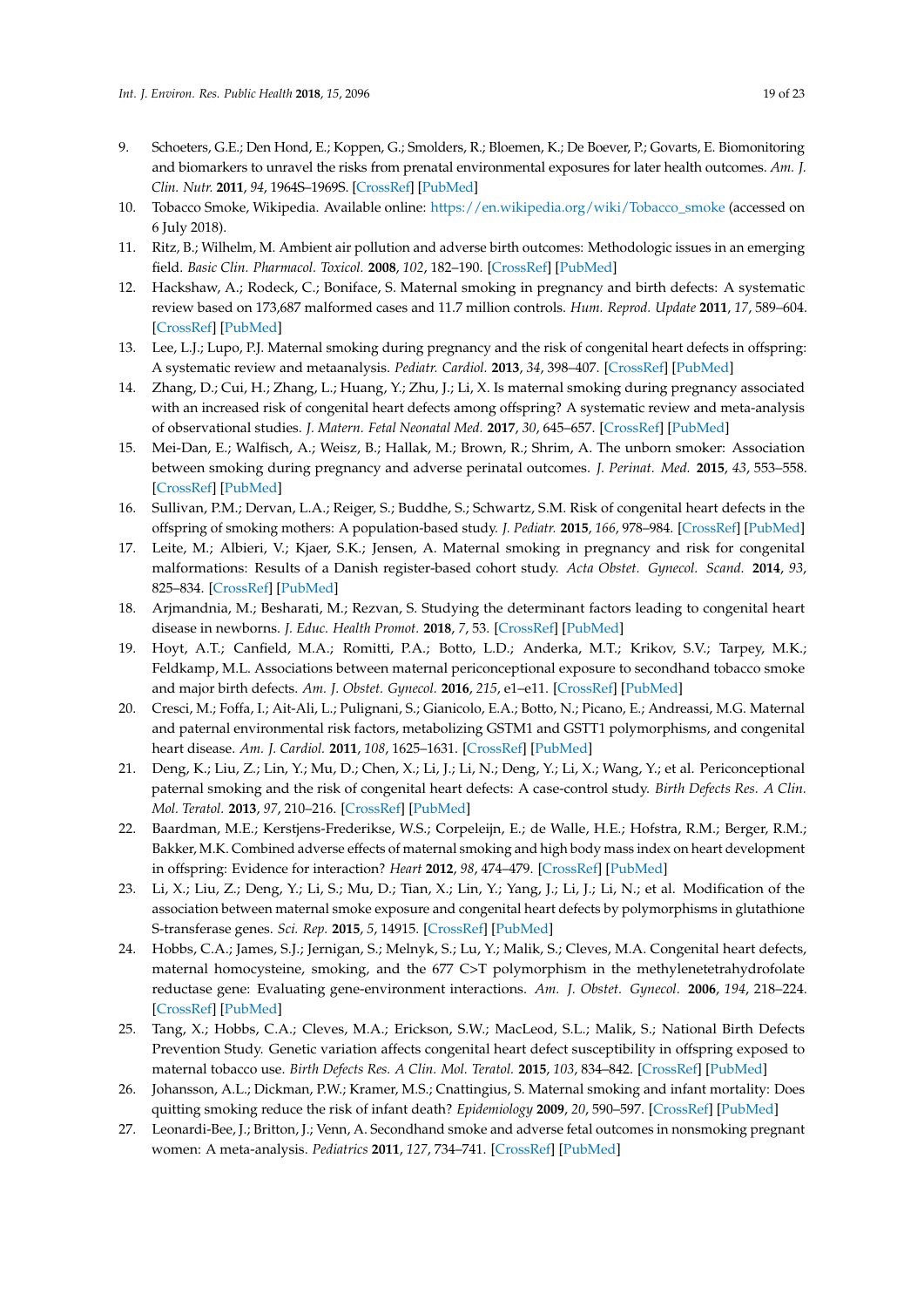- <span id="page-19-0"></span>28. Meeker, J.D.; Missmer, S.A.; Vitonis, A.F.; Cramer, D.W.; Hauser, R. Risk of spontaneous abortion in women with childhood exposure to parental cigarette smoke. *Am. J. Epidemiol.* **2007**, *166*, 571–575. [\[CrossRef\]](http://dx.doi.org/10.1093/aje/kwm128) [\[PubMed\]](http://www.ncbi.nlm.nih.gov/pubmed/17566062)
- <span id="page-19-1"></span>29. Wasserman, C.R.; Shaw, G.M.; O'Malley, C.D.; Tolarova, M.M.; Lammer, E.J. Parental cigarette smoking and risk for congenital anomalies of the heart, neural tube, or limb. *Teratology* **1996**, *53*, 261–267. [\[CrossRef\]](http://dx.doi.org/10.1002/(SICI)1096-9926(199604)53:4<261::AID-TERA9>3.0.CO;2-5)
- <span id="page-19-2"></span>30. Vrijheid, M.; Martinez, D.; Manzanares, S.; Dadvand, P.; Schembari, A.; Rankin, J.; Nieuwenhuijsen, M. Ambient air pollution and risk of congenital anomalies: A systematic review and meta-analysis. *Environ. Health Perspect.* **2011**, *119*, 598–606. [\[CrossRef\]](http://dx.doi.org/10.1289/ehp.1002946) [\[PubMed\]](http://www.ncbi.nlm.nih.gov/pubmed/21131253)
- <span id="page-19-3"></span>31. Jacobs, M.; Zhang, G.; Chen, S.; Mullins, B.; Bell, M.; Jin, L.; Guo, Y.; Huxley, R.; Pereira, G. The association between ambient air pollution and selected adverse pregnancy outcomes in China: A systematic review. *Sci. Total Environ.* **2017**, *579*, 1179–1192. [\[CrossRef\]](http://dx.doi.org/10.1016/j.scitotenv.2016.11.100) [\[PubMed\]](http://www.ncbi.nlm.nih.gov/pubmed/27913015)
- <span id="page-19-4"></span>32. Ren, Z.; Zhu, J.; Gao, Y.; Yin, Q.; Hu, M.; Dai, L.; Deng, C.; Yi, L.; Deng, K.; Wang, Y.; et al. Maternal exposure to ambient PM<sup>10</sup> during pregnancy increases the risk of congenital heart defects: Evidence from machine learning models. *Sci. Total Environ.* **2018**, *630*, 1–10. [\[CrossRef\]](http://dx.doi.org/10.1016/j.scitotenv.2018.02.181) [\[PubMed\]](http://www.ncbi.nlm.nih.gov/pubmed/29471186)
- <span id="page-19-5"></span>33. Liu, C.B.; Hong, X.R.; Shi, M.; Chen, X.Q.; Huang, H.J.; Chen, J.H.; Yang, K.; Chen, S.Q.; Chen, H.Q.; Kan, H.D.; et al. Effects of Prenatal, PM<sub>10</sub> Exposure on Fetal Cardiovascular Malformations in Fuzhou, China: A Retrospective Case-Control Study. *Environ. Health Perspect.* **2017**, *125*, 057001. [\[CrossRef\]](http://dx.doi.org/10.1289/EHP289) [\[PubMed\]](http://www.ncbi.nlm.nih.gov/pubmed/28557713)
- <span id="page-19-6"></span>34. Zhang, B.; Liang, S.; Zhao, J.; Qian, Z.; Bassig, B.A.; Yang, R.; Zhang, Y.; Hu, K.; Xu, S.; Zheng, T.; et al. Maternal exposure to air pollutant  $PM_{2.5}$  and  $PM_{10}$  during pregnancy and risk of congenital heart defects. *J. Expo. Sci. Environ. Epidemiol.* **2016**, *26*, 422–427. [\[CrossRef\]](http://dx.doi.org/10.1038/jes.2016.1) [\[PubMed\]](http://www.ncbi.nlm.nih.gov/pubmed/26883477)
- <span id="page-19-7"></span>35. Stingone, J.A.; Luben, T.J.; Daniels, J.L.; Fuentes, M.; Richardson, D.B.; Aylsworth, A.S.; Herring, A.H.; Anderka, M.; Botto, L.; Correa, A.; et al. Maternal exposure to criteria air pollutants and congenital heart defects in offspring: Results from the national birth defects prevention study. *Environ. Health Perspect.* **2014**, *122*, 863–872. [\[CrossRef\]](http://dx.doi.org/10.1289/ehp.1307289) [\[PubMed\]](http://www.ncbi.nlm.nih.gov/pubmed/24727555)
- <span id="page-19-8"></span>36. Dadvand, P.; Rankin, J.; Rushton, S.; Pless-Mulloli, T. Association between maternal exposure to ambient air pollution and congenital heart disease: A register-based spatiotemporal analysis. *Am. J. Epidemiol.* **2011**, *173*, 171–182. [\[CrossRef\]](http://dx.doi.org/10.1093/aje/kwq342) [\[PubMed\]](http://www.ncbi.nlm.nih.gov/pubmed/21123851)
- <span id="page-19-9"></span>37. Padula, A.M.; Tager, I.B.; Carmichael, S.L.; Hammond, S.K.; Yang, W.; Lurmann, F.; Shaw, G.M. Ambient air pollution and traffic exposures and congenital heart defects in the San Joaquin Valley of California. *Paediatr. Perinat. Epidemiol.* **2013**, *27*, 329–339. [\[CrossRef\]](http://dx.doi.org/10.1111/ppe.12055) [\[PubMed\]](http://www.ncbi.nlm.nih.gov/pubmed/23772934)
- <span id="page-19-10"></span>38. Agay-Shay, K.; Friger, M.; Linn, S.; Peled, A.; Amitai, Y.; Peretz, C. Air pollution and congenital heart defects. *Environ. Res.* **2013**, *124*, 28–34. [\[CrossRef\]](http://dx.doi.org/10.1016/j.envres.2013.03.005) [\[PubMed\]](http://www.ncbi.nlm.nih.gov/pubmed/23623715)
- <span id="page-19-11"></span>39. Stingone, J.A.; Luben, T.J.; Carmichael, S.L.; Aylsworth, A.S.; Botto, L.D.; Correa, A.; Gilboa, S.M.; Langlois, P.H.; Nembhard, W.N.; Richmond-Bryant, J.; et al. Maternal Exposure to Nitrogen Dioxide, Intake of Methyl Nutrients, and Congenital Heart Defects in Offspring. *Am. J. Epidemiol.* **2017**, *186*, 719–729. [\[CrossRef\]](http://dx.doi.org/10.1093/aje/kwx139) [\[PubMed\]](http://www.ncbi.nlm.nih.gov/pubmed/28520847)
- <span id="page-19-12"></span>40. Shirangi, A.; Nieuwenhuijsen, M.; Vienneau, D.; Holman, C.D. Living near agricultural pesticide applications and the risk of adverse reproductive outcomes: A review of the literature. *Paediatr. Perinat. Epidemiol.* **2011**, *25*, 172–191. [\[CrossRef\]](http://dx.doi.org/10.1111/j.1365-3016.2010.01165.x) [\[PubMed\]](http://www.ncbi.nlm.nih.gov/pubmed/21281330)
- <span id="page-19-13"></span>41. Rappazzo, K.M.; Warren, J.L.; Meyer, R.E.; Herring, A.H.; Sanders, A.P.; Brownstein, N.C.; Luben, T.J. Maternal residential exposure to agricultural pesticides and birth defects in a 2003 to 2005 North Carolina birth cohort. *Birth Defects Res. A Clin. Mol. Teratol.* **2016**, *106*, 240–249. [\[CrossRef\]](http://dx.doi.org/10.1002/bdra.23479) [\[PubMed\]](http://www.ncbi.nlm.nih.gov/pubmed/26970546)
- <span id="page-19-14"></span>42. Loffredo, C.A.; Silbergeld, E.K.; Ferencz, C.; Zhang, J. Association of transposition of the great arteries in infants with maternal exposures to herbicides and rodenticides. *Am. J. Epidemiol.* **2001**, *153*, 529–536. [\[CrossRef\]](http://dx.doi.org/10.1093/aje/153.6.529) [\[PubMed\]](http://www.ncbi.nlm.nih.gov/pubmed/11257060)
- <span id="page-19-15"></span>43. Carmichael, S.L.; Yang, W.; Roberts, E.; Kegley, S.E.; Padula, A.M.; English, P.B.; Lammer, E.J.; Shaw, G.M. Residential agricultural pesticide exposures and risk of selected congenital heart defects among offspring in the San Joaquin Valley of California. *Environ. Res.* **2014**, *135*, 133–138. [\[CrossRef\]](http://dx.doi.org/10.1016/j.envres.2014.08.030) [\[PubMed\]](http://www.ncbi.nlm.nih.gov/pubmed/25262086)
- <span id="page-19-16"></span>44. Shaw, G.M.; Wasserman, C.R.; O'Malley, C.D.; Nelson, V.; Jackson, R.J. Maternal pesticide exposure from multiple sources and selected congenital anomalies. *Epidemiology* **1999**, *10*, 60–66. [\[CrossRef\]](http://dx.doi.org/10.1097/00001648-199901000-00011) [\[PubMed\]](http://www.ncbi.nlm.nih.gov/pubmed/9888281)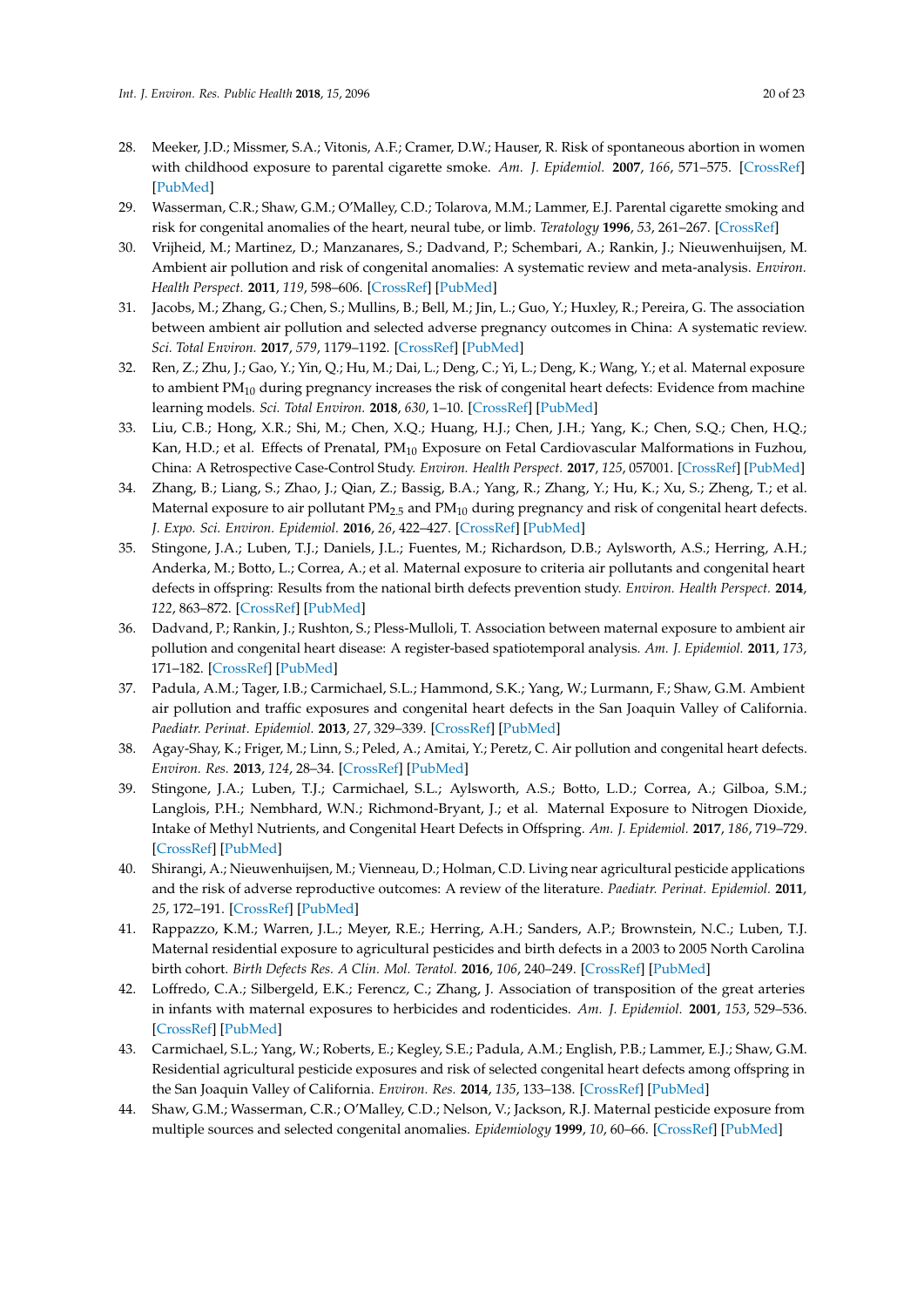- <span id="page-20-0"></span>45. Rocheleau, C.M.; Bertke, S.J.; Lawson, C.C.; Romitti, P.A.; Sanderson, W.T.; Malik, S.; Lupo, P.J.; Desrosiers, T.A.; Bell, E.; Druschel, C.; et al. Maternal occupational pesticide exposure and risk of congenital heart defects in the National Birth Defects Prevention Study. *Birth Defects Res. A Clin. Mol. Teratol.* **2015**, *103*, 823–833. [\[CrossRef\]](http://dx.doi.org/10.1002/bdra.23351) [\[PubMed\]](http://www.ncbi.nlm.nih.gov/pubmed/26033688)
- <span id="page-20-1"></span>46. Nieuwenhuijsen, M.J.; Martinez, D.; Grellier, J.; Bennett, J.; Best, N.; Iszatt, N.; Vrijheid, M.; Toledano, M.B. Chlorination disinfection by-products in drinking water and congenital anomalies: Review and meta-analyses. *Environ. Health Perspect.* **2009**, *117*, 1486–1493. [\[CrossRef\]](http://dx.doi.org/10.1289/ehp.0900677) [\[PubMed\]](http://www.ncbi.nlm.nih.gov/pubmed/20019896)
- <span id="page-20-2"></span>47. Grazuleviciene, R.; Kapustinskiene, V.; Vencloviene, J.; Buinauskiene, J.; Nieuwenhuijsen, M.J. Risk of congenital anomalies in relation to the uptake of trihalomethane from drinking water during pregnancy. *Occup. Environ. Med.* **2013**, *70*, 274–282. [\[CrossRef\]](http://dx.doi.org/10.1136/oemed-2012-101093) [\[PubMed\]](http://www.ncbi.nlm.nih.gov/pubmed/23404756)
- <span id="page-20-3"></span>48. Watson, R.E.; Jacobson, C.F.; Williams, A.L.; Howard, W.B.; DeSesso, J.M. Trichloroethylene-contaminated drinking water and congenital heart defects: A critical analysis of the literature. *Reprod. Toxicol.* **2006**, *21*, 117–147. [\[CrossRef\]](http://dx.doi.org/10.1016/j.reprotox.2005.07.013) [\[PubMed\]](http://www.ncbi.nlm.nih.gov/pubmed/16181768)
- <span id="page-20-4"></span>49. Hardin, B.D.; Kelman, B.J.; Brent, R.L. Trichloroethylene and dichloroethylene: A critical review of teratogenicity. *Birth Defects Res. A Clin. Mol. Teratol.* **2005**, *73*, 931–955. [\[CrossRef\]](http://dx.doi.org/10.1002/bdra.20192) [\[PubMed\]](http://www.ncbi.nlm.nih.gov/pubmed/16342278)
- <span id="page-20-5"></span>50. Gilboa, S.M.; Desrosiers, T.A.; Lawson, C.; Lupo, P.J.; Riehle-Colarusso, T.J.; Stewart, P.A.; van Wijngaarden, E.; Waters, M.A.; Correa, A.; National Birth Defects Prevention Study. Association between maternal occupational exposure to organic solvents and congenital heart defects, National Birth Defects Prevention Study, 1997–2002. *Occup. Environ. Med.* **2012**, *69*, 628–635. [\[CrossRef\]](http://dx.doi.org/10.1136/oemed-2011-100536) [\[PubMed\]](http://www.ncbi.nlm.nih.gov/pubmed/22811060)
- <span id="page-20-6"></span>51. Zierler, S.; Theodore, M.; Cohen, A.; Rothman, K.J. Chemical quality of maternal drinking water and congenital heart disease. *Int. J. Epidemiol.* **1988**, *17*, 589–594. [\[CrossRef\]](http://dx.doi.org/10.1093/ije/17.3.589) [\[PubMed\]](http://www.ncbi.nlm.nih.gov/pubmed/3209340)
- <span id="page-20-7"></span>52. Rudnai, T.; Sándor, J.; Kádár, M.; Borsányi, M.; Béres, J.; Métneki, J.; Maráczi, G.; Rudnai, P. Arsenic in drinking water and congenital heart anomalies in Hungary. *Int. J. Hyg. Environ. Health* **2014**, *217*, 813–818. [\[CrossRef\]](http://dx.doi.org/10.1016/j.ijheh.2014.05.002) [\[PubMed\]](http://www.ncbi.nlm.nih.gov/pubmed/24916166)
- <span id="page-20-8"></span>53. Kwok, R.K.; Kaufmann, R.B.; Jakariya, M. Arsenic in drinking-water and reproductive health outcomes: A study of participants in the Bangladesh Integrated Nutrition Programme. *J. Health Popul. Nutr.* **2006**, *24*, 190–205. [\[PubMed\]](http://www.ncbi.nlm.nih.gov/pubmed/17195560)
- <span id="page-20-9"></span>54. Sanders, A.P.; Desrosiers, T.A.; Warren, J.L.; Herring, A.H.; Enright, D.; Olshan, A.F.; Meyer, R.E.; Fry, R.C. Association between arsenic, cadmium, manganese, and lead levels in private wells and birth defects prevalence in North Carolina: A semi-ecologic study. *BMC Public Health.* **2014**, *14*, 955. [\[CrossRef\]](http://dx.doi.org/10.1186/1471-2458-14-955) [\[PubMed\]](http://www.ncbi.nlm.nih.gov/pubmed/25224535)
- <span id="page-20-10"></span>55. Jin, X.; Tian, X.; Liu, Z.; Hu, H.; Li, X.; Deng, Y.; Li, N.; Zhu, J. Maternal exposure to arsenic and cadmium and the risk of congenital heart defects in offspring. *Reprod. Toxicol.* **2016**, *59*, 109–116. [\[CrossRef\]](http://dx.doi.org/10.1016/j.reprotox.2015.12.007) [\[PubMed\]](http://www.ncbi.nlm.nih.gov/pubmed/26743994)
- <span id="page-20-11"></span>56. Liu, Z.; Yu, Y.; Li, X.; Wu, A.; Mu, M.; Li, N.; Deng, Y.; Jin, X.; Li, S.; Lin, Y.; et al. Maternal lead exposure and risk of congenital heart defects occurrence in offspring. *Reprod. Toxicol.* **2015**, *51*, 1–6. [\[CrossRef\]](http://dx.doi.org/10.1016/j.reprotox.2014.11.002) [\[PubMed\]](http://www.ncbi.nlm.nih.gov/pubmed/25462788)
- <span id="page-20-12"></span>57. Hu, H.; Liu, Z.; Li, J.; Li, S.; Tian, X.; Lin, Y.; Chen, X.; Yang, J.; Deng, Y.; Li, N.; et al. Correlation between congenital heart defects and maternal copper and zinc concentrations. *Birth Defects Res. A Clin. Mol. Teratol.* **2014**, *100*, 965–972. [\[CrossRef\]](http://dx.doi.org/10.1002/bdra.23284) [\[PubMed\]](http://www.ncbi.nlm.nih.gov/pubmed/25131520)
- <span id="page-20-13"></span>58. Liu, Z.; Lin, Y.; Tian, X.; Li, J.; Chen, X.; Yang, J.; Li, X.; Deng, Y.; Li, N.; Liang, J.; et al. Association between maternal aluminum exposure and the risk of congenital heart defects in offspring. *Birth Defects Res. A Clin. Mol. Teratol.* **2016**, *106*, 95–103. [\[CrossRef\]](http://dx.doi.org/10.1002/bdra.23464) [\[PubMed\]](http://www.ncbi.nlm.nih.gov/pubmed/26707789)
- <span id="page-20-14"></span>59. Zhang, N.; Liu, Z.; Tian, X.; Chen, M.; Deng, Y.; Guo, Y.; Li, N.; Yu, P.; Yang, J.; Zhu, J. Barium exposure increases the risk of congenital heart defects occurrence in offspring. *Clin. Toxicol. (Phila.)* **2018**, *56*, 132–139. [\[CrossRef\]](http://dx.doi.org/10.1080/15563650.2017.1343479) [\[PubMed\]](http://www.ncbi.nlm.nih.gov/pubmed/28705031)
- <span id="page-20-15"></span>60. Ou, Y.; Bloom, M.S.; Nie, Z.; Han, F.; Mai, J.; Chen, J.; Lin, S.; Liu, X.; Zhuang, J. Associations between toxic and essential trace elements in maternal blood and fetal congenital heart defects. *Environ. Int.* **2017**, *106*, 127–134. [\[CrossRef\]](http://dx.doi.org/10.1016/j.envint.2017.05.017) [\[PubMed\]](http://www.ncbi.nlm.nih.gov/pubmed/28645012)
- <span id="page-20-16"></span>61. Vinceti, M.; Rovesti, S.; Bergomi, M.; Calzolari, E.; Candela, S.; Campagna, A.; Milan, M.; Vivoli, G. Risk of birth defects in a population exposed to environmental lead pollution. *Sci. Total Environ.* **2001**, *278*, 23–30. [\[CrossRef\]](http://dx.doi.org/10.1016/S0048-9697(00)00885-8)
- <span id="page-20-17"></span>62. Silver, S.R.; Pinkerton, L.E.; Rocheleau, C.M.; Deddens, J.A.; Michalski, A.M.; Van Zutphen, A.R. Birth defects in infants born to employees of a microelectronics and business machine manufacturing facility. *Birth Defects Res. A Clin. Mol. Teratol.* **2016**, *106*, 696–707. [\[CrossRef\]](http://dx.doi.org/10.1002/bdra.23520) [\[PubMed\]](http://www.ncbi.nlm.nih.gov/pubmed/27224896)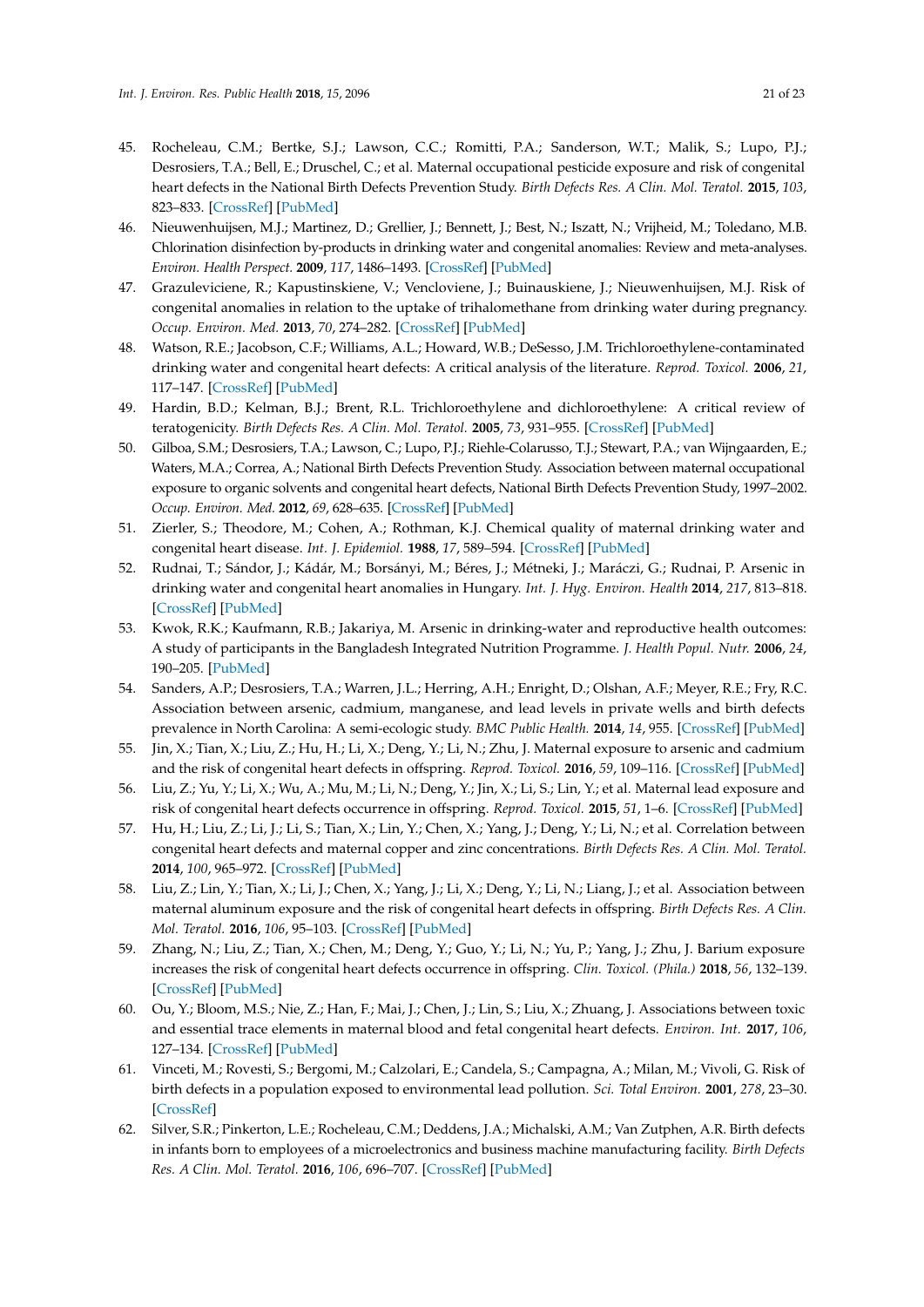- <span id="page-21-0"></span>63. Liu, Z.; He, C.; Chen, M.; Yang, S.; Li, J.; Lin, Y.; Deng, Y.; Li, N.; Guo, Y.; Yu, P.; et al. The effects of lead and aluminum exposure on congenital heart disease and the mechanism of oxidative stress. *Reprod. Toxicol.* **2018**, *81*, 93–98. [\[CrossRef\]](http://dx.doi.org/10.1016/j.reprotox.2018.07.081) [\[PubMed\]](http://www.ncbi.nlm.nih.gov/pubmed/30031113)
- <span id="page-21-1"></span>64. Ashworth, D.C.; Elliott, P.; Toledano, M.B. Waste incineration and adverse birth and neonatal outcomes: A systematic review. *Environ. Int.* **2014**, *69*, 120–132. [\[CrossRef\]](http://dx.doi.org/10.1016/j.envint.2014.04.003) [\[PubMed\]](http://www.ncbi.nlm.nih.gov/pubmed/24831282)
- <span id="page-21-2"></span>65. Langlois, P.H.; Brender, J.D.; Suarez, L.; Zhan, F.B.; Mistry, J.H.; Scheuerle, A.; Moody, K. Maternal residential proximity to waste sites and industrial facilities and conotruncal heart defects in offspring. *Paediatr. Perinat. Epidemiol.* **2009**, *23*, 321–331. [\[CrossRef\]](http://dx.doi.org/10.1111/j.1365-3016.2009.01045.x) [\[PubMed\]](http://www.ncbi.nlm.nih.gov/pubmed/19523079)
- <span id="page-21-3"></span>66. Dummer, T.J.; Dickinson, H.O.; Parker, L. Adverse pregnancy outcomes around incinerators and crematoriums in Cumbria, North West England, 1956–93. *J. Epidemiol. Community Health* **2003**, *57*, 456–461. [\[CrossRef\]](http://dx.doi.org/10.1136/jech.57.6.456) [\[PubMed\]](http://www.ncbi.nlm.nih.gov/pubmed/12775795)
- <span id="page-21-4"></span>67. Shaw, G.M.; Schulman, J.; Frisch, J.D.; Cummins, S.K.; Harris, J.A. Congenital malformations and birthweight in areas with potential environmental contamination. *Arch. Environ. Health* **1992**, *47*, 147–154. [\[CrossRef\]](http://dx.doi.org/10.1080/00039896.1992.10118769) [\[PubMed\]](http://www.ncbi.nlm.nih.gov/pubmed/1567240)
- <span id="page-21-7"></span>68. Croen, L.A.; Shaw, G.M.; Sanbonmatsu, L.; Selvin, S.; Buffler, P.A. Maternal residential proximity to hazardous waste sites and risk for selected congenital malformations. *Epidemiology* **1997**, *8*, 347–354. [\[CrossRef\]](http://dx.doi.org/10.1097/00001648-199707000-00001) [\[PubMed\]](http://www.ncbi.nlm.nih.gov/pubmed/9209846)
- <span id="page-21-5"></span>69. Kuehl, K.S.; Loffredo, C.A. Population-based study of l-transposition of the great arteries: Possible associations with environmental factors. *Birth Defects Res. A Clin. Mol. Teratol.* **2003**, *67*, 162–167. [\[CrossRef\]](http://dx.doi.org/10.1002/bdra.10015) [\[PubMed\]](http://www.ncbi.nlm.nih.gov/pubmed/12797457)
- <span id="page-21-6"></span>70. Dolk, H.; Vrijheid, M.; Armstrong, B.; Abramsky, L.; Bianchi, F.; Garne, E.; Nelen, V.; Robert, E.; Scott, J.E.; Stone, D.; et al. Risk of congenital anomalies near hazardous-waste landfill sites in Europe: The EUROHAZCON study. *Lancet* **1998**, *352*, 423–427. [\[CrossRef\]](http://dx.doi.org/10.1016/S0140-6736(98)01352-X)
- <span id="page-21-8"></span>71. Wang, C.; Xie, L.; Zhou, K.; Zhan, Y.; Li, Y.; Li, H.; Qiao, L.; Wang, F.; Hua, Y. Increased risk for congenital heart defects in children carrying the ABCB1 Gene C3435T polymorphism and maternal periconceptional toxicants exposure. *PLoS ONE* **2013**, *8*, e68807. [\[CrossRef\]](http://dx.doi.org/10.1371/journal.pone.0068807) [\[PubMed\]](http://www.ncbi.nlm.nih.gov/pubmed/23874772)
- <span id="page-21-9"></span>72. Wang, C.; Zhan, Y.; Wang, F.; Li, H.; Xie, L.; Liu, B.; Li, Y.; Mu, D.; Zheng, H.; Zhou, K.; et al. Parental occupational exposures to endocrine disruptors and the risk of simple isolated congenital heart defects. *Pediatr. Cardiol.* **2015**, *36*, 1024–1037. [\[CrossRef\]](http://dx.doi.org/10.1007/s00246-015-1116-6) [\[PubMed\]](http://www.ncbi.nlm.nih.gov/pubmed/25628158)
- <span id="page-21-10"></span>73. Liu, Z.; Li, X.; Li, N.; Li, S.; Deng, K.; Lin, Y.; Chen, X.; You, F.; Li, J.; Mu, D.; et al. Association between maternal exposure to housing renovation and offspring with congenital heart disease: A multi-hospital case-control study. *Environ. Health* **2013**, *12*, 25. [\[CrossRef\]](http://dx.doi.org/10.1186/1476-069X-12-25) [\[PubMed\]](http://www.ncbi.nlm.nih.gov/pubmed/23522351)
- <span id="page-21-11"></span>74. Snijder, C.A.; Vlot, I.J.; Burdorf, A.; Obermann-Borst, S.A.; Helbing, W.A.; Wildhagen, M.F.; Steegers, E.A.; Steegers-Theunissen, R.P. Congenital heart defects and parental occupational exposure to chemicals. *Hum. Reprod.* **2012**, *27*, 1510–1517. [\[CrossRef\]](http://dx.doi.org/10.1093/humrep/des043) [\[PubMed\]](http://www.ncbi.nlm.nih.gov/pubmed/22357765)
- <span id="page-21-12"></span>75. Wijnands, K.P.; Zeilmaker, G.A.; Meijer, W.M.; Helbing, W.A.; Steegers-Theunissen, R.P. Periconceptional parental conditions and perimembranous ventricular septal defects in the offspring. *Birth Defects Res. A Clin. Mol. Teratol.* **2014**, *100*, 944–950. [\[CrossRef\]](http://dx.doi.org/10.1002/bdra.23265) [\[PubMed\]](http://www.ncbi.nlm.nih.gov/pubmed/25196200)
- <span id="page-21-13"></span>76. Correa-Villaseñor, A.; Ferencz, C.; Loffredo, C.; Magee, C. Paternal exposures and cardiovascular malformations. The Baltimore-Washington Infant Study Group. *J. Expo. Anal. Environ. Epidemiol.* **1993**, *3*, 173–185. [\[PubMed\]](http://www.ncbi.nlm.nih.gov/pubmed/9857303)
- <span id="page-21-14"></span>77. Wang, Q.; Fan, Y.; Kurita, H.; Jiang, M.; Koch, S.; Rao, M.B.; Rubinstein, J.; Puga, A. Aryl Hydrocarbon Receptor Ablation in Cardiomyocytes Protects Male Mice from Heart Dysfunction Induced by NKX2.5 Haploinsufficiency. *Toxicol. Sci.* **2017**, *160*, 74–82. [\[CrossRef\]](http://dx.doi.org/10.1093/toxsci/kfx164) [\[PubMed\]](http://www.ncbi.nlm.nih.gov/pubmed/28973413)
- <span id="page-21-15"></span>78. Guan, J.C.; Mao, C.P.; Xu, F.C.; Zhu, L.; Liu, Y.; Geng, C.; Zhang, L.; Xu, Z. Low doses of nicotine-induced fetal cardiovascular responses, hypoxia, and brain cellular activation in ovine fetuses. *Neurotoxicology* **2009**, *30*, 290–297. [\[CrossRef\]](http://dx.doi.org/10.1016/j.neuro.2008.12.013) [\[PubMed\]](http://www.ncbi.nlm.nih.gov/pubmed/19459226)
- <span id="page-21-16"></span>79. Shi, H.; O'Reilly, V.C.; Moreau, J.L.; Bewes, T.R.; Yam, M.X.; Chapman, B.E.; Grieve, S.M.; Stocker, R.; Graham, R.M.; Chapman, G.; et al. Gestational stress induces the unfolded protein response, resulting in heart defects. *Development* **2016**, *143*, 2561–2572. [\[CrossRef\]](http://dx.doi.org/10.1242/dev.136820) [\[PubMed\]](http://www.ncbi.nlm.nih.gov/pubmed/27436040)
- <span id="page-21-17"></span>80. Carreira, V.S.; Fan, Y.; Wang, Q.; Zhang, X.; Kurita, H.; Ko, C.I.; Naticchioni, M.; Jiang, M.; Koch, S.; Medvedovic, M.; et al. Ah Receptor Signaling Controls the Expression of Cardiac Development and Homeostasis Genes. *Toxicol. Sci.* **2015**, *147*, 425–435. [\[CrossRef\]](http://dx.doi.org/10.1093/toxsci/kfv138) [\[PubMed\]](http://www.ncbi.nlm.nih.gov/pubmed/26139165)